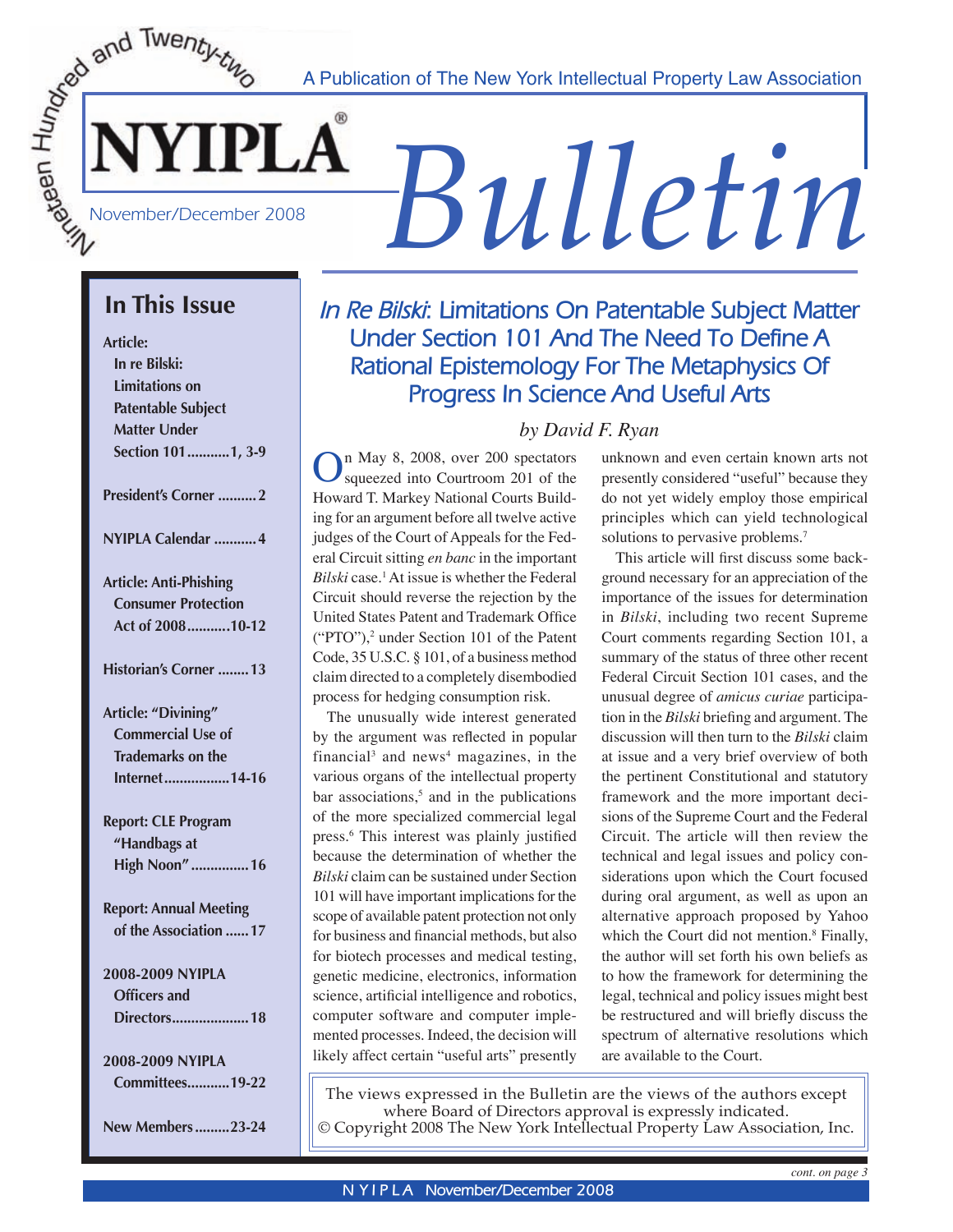#### November 2008

It is a privilege and an honor for me to serve as President of this growing and vibrant organization. I would like to thank each of you for your continued support of the NYIPLA and its mission. In particular, I would like to thank Christopher Hughes (our Immediate Past President) for a wonderful Judge's Dinner last March, for hosting the Federal Circuit's sitting in New York City last September, and for his leadership and service to our Association.

In my view, the cornerstone values of the NYIPLA have been and should continue to be civility, ethics, and professionalism. It has been my pleasure to be an active member of this Association because of the interaction with so many other attorneys who exemplify these values.

During my term as President, it is my objective to showcase the intellectual property law talent in our community, to continue to provide our traditional core services, and to entertain new initiatives as we plan for this and future years. Please join me in this effort by continuing the exceptional work of this Association.

These are exciting and challenging times for our practice and for the NYIPLA. Our membership is growing and committee participation is increasing. This year we are taking active steps to encourage valued participation of attorneys across the spectrum of intellectual property law practice, technical specialties and demographics within our community.

Here are some committee activity highlights that have already taken place this year. Thanks to the efforts of the Amicus Committee, including Charles Weiss (chair), Dave Ryan (Board liaison), Charles Miller (counsel of record) and Bridgette Ahn, the NYIPLA considered, prepared and filed an Amicus Brief in *Tafas et al. v. Dudas et al.* A copy of the brief is found on the NYIPLA website. The CLE Committee has been very busy planning and running the Spring Half Day CLE Program and the *Quanta Computer v. LG Electronics* CLE



programs, which were excellent, informative, timely programs and were very well attended thanks to the efforts of the CLE Committee, Dorothy Auth (Chair) and Tom Meloro (Board liaison). Also, our Meetings and Forums Committee has been consistently offering monthly lunch programs of great interest (most recently a presentation by the European Patent Office and "Handbags at High Noon") thanks to Rich Irwine (Chair) and Alexandra Urban (Board liaison). Special thanks to Stephen Quigley (Publications Committee Chair) and Dale Carlson (Board liaison) for putting together this Bulletin.

On the following pages, you will find a listing of NYIPLA committees: some you will recognize and some are new. Each of these committees is starting (or has already started) the year with interesting things to do, and new ideas are always welcome. Please sign up for as many committees as peak your interest.

I look forward to serving you during my term as President.

> Sincerely, Anthony Giaccio

**NYIPLA**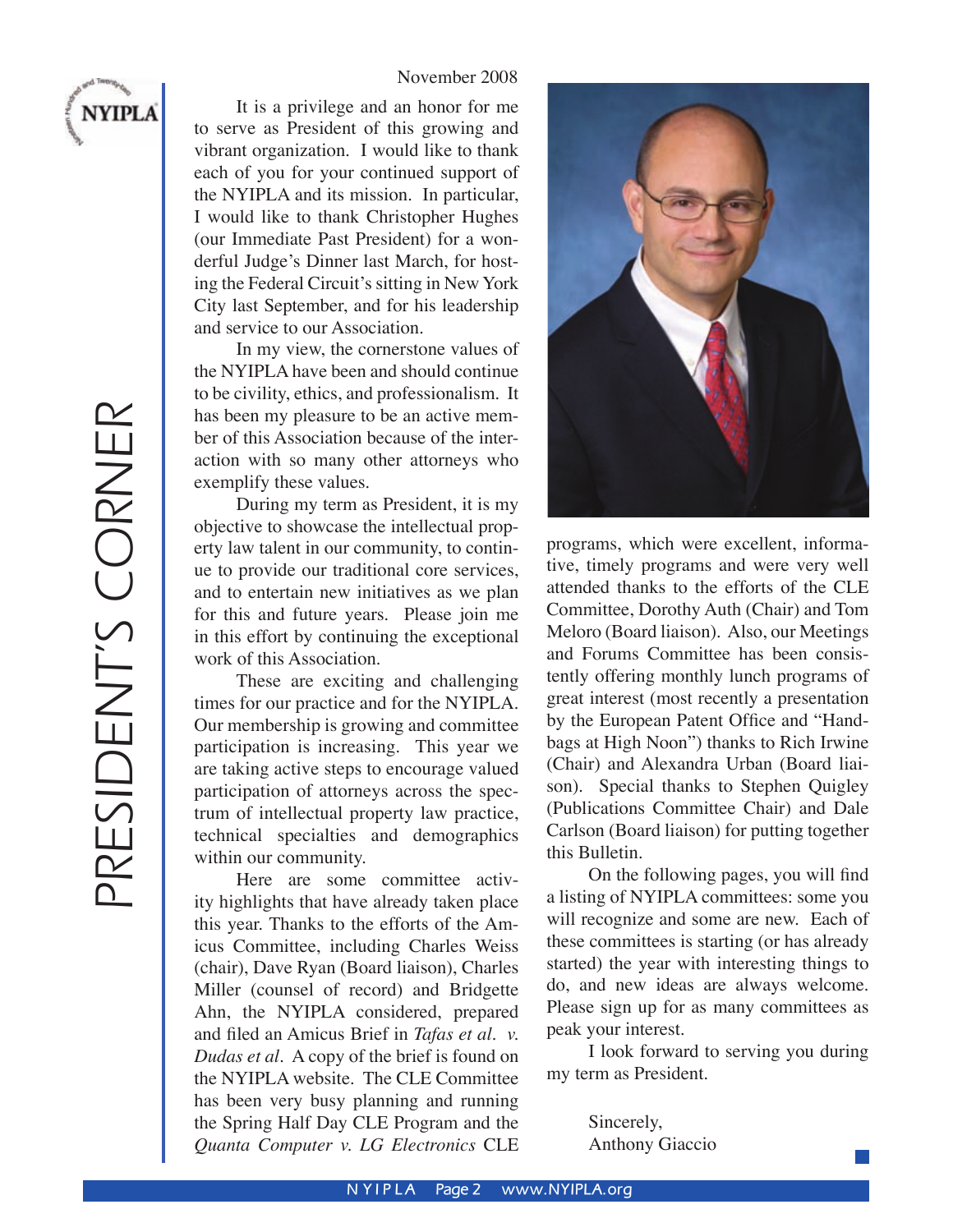#### Background for Analysis of the Issues Recent Supreme Court Dicta

 One reason for the overflowing courtroom at the *Bilski* argument was the pervasive belief among the Patent Bar that the Supreme Court may soon grant certiorari and decide a Section 101 case.9 This belief arises from recent dicta in *eBay*10 and *LabCorp*11 in which a vocal minority of the sitting Justices professed skepticism about claims to business methods as well as claims to processes which include mental steps in more traditional technological areas.

Four members of the Court in *eBay* were willing to note the "potential vagueness and suspect validity" of some "patents over business methods".12 Little more than a month later three of the same Justices dissented from the decision to dismiss certiorari in *LabCorp* as improvidently granted on the ground that the pertinent claims should be held patent ineligible under Section 101 as seeking to "claim a monopoly over a basic scientific relationship".<sup>13</sup>

 Based upon a review of one decision from the English Exchequer Reports and some ten Supreme Court cases decided under Section 101 and its predecessor statutes, Justice Breyer for the dissent criticized the *State Street* test of "useful, concrete, and tangible result" (sometimes "UCT").14 Justice Breyer noted that the UCT test had not been endorsed by the Justices and asserted that "if taken literally" it would be inconsistent with some of those prior Supreme Court cases.<sup>15</sup>

#### Other Recent Federal Circuit Section 101 Cases

*Bilski* represents only one of four recent Federal Circuit cases involving construction of Section 101 in light of the three traditional common law exclusions from patent-eligible subject matter. In a nutshell, those exclusions include "laws of nature, natural phenomena and abstract ideas".16

*Nuijten* involved the patentability of a claim to a modified electronic signal. A petition for *en banc* rehearing to review the panel's 2-1 opinion of ineligibility under Section 101 was denied on February 11, 2008, with Judge Lourie (who had dissented from the panel opinion), joined by Judges Newman and Rader, dissenting from the denial of the *en banc* rehearing. The author agrees with the dissenters and believes that *Nuijten* was improperly decided. A petition for certiorari was filed with the Supreme Court on May 9, 2008 and docketed on May 13, 2008. The *Nuijten* petition, which is particularly well drafted, seeks resolution of:

Whether the U.S. Court of Appeals for the Federal Circuit erred by adding new requirements to 35 U.S.C. § 101 that patentable manufactures must be tangible articles that are nontransitory and perceivable without special equipment, thereby denying patent protection to all signals and other important advances in technology that do not meet these new requirements, no matter how innovative, unique, or useful they are.

*Comiskey*, 17 involved claims to arbitration methods and systems, all of which had been rejected by the PTO as obvious under Section 103. The rejection of all claims which made no mention of "a general purpose computer or modern communication devices" was affirmed under Section 101 as unpatentable mental processes rather than for obviousness under Section 103. Writing for a unanimous panel, Judge Dyk determined that those claims which did contain such limitations satisfied the test for patentable subject matter under Section 10118 and remanded to determine in the first instance whether the addition of general purpose computers or modern communication devices to Comiskey's otherwise unpatentable mental process would have been obvious to a person of ordinary skill in the art.

 The *Comiskey* opinion is extremely scholarly and thoughtful in its analysis of the historical precedents. Although the author believes the *Comiskey* test for patentable subject matter should be expanded and made more general, as discussed below, the procedures adopted by the panel seem beyond reproach from the standpoint of administrative efficiency. Indeed, the procedures adopted in *Comiskey* represent a practical solution to the potential problem of "conflation" between the threshold patent-eligibility inquiry under Section 101 and the subsequent validity determination under Sections 102, 103 and 112.

*Comiskey* makes clear that the principal function of Section 101 is to ensure that the claim is drafted in a form that can be adequately tested during examination both against the prior art under Sections 102 and 103, and against the specification under Section 112. Section 101's function should remain limited to threshold gate-keeping and whatever standards the Court adopts for the exclusion of abstract ideas should not conflate that function with the role of Sections 102, 103 and 112.

 To put it another way, any meaningful expansion of the previously articulated tests for exclusion from patent-eligible subject matter under Section 101 should not be designed to screen out defective patents. Rather, any modified standard should be directed to ensuring that the claim as written will adequately facilitate the subsequent determination of whether that claim is valid under Sections 102, 103 and 112.

*Classen*19 involves diagnosis and treatment claims which are alleged to involve mental evaluations and conclusions by health professionals as necessary steps of the claimed processes – essentially the same putative deficiencies as those perceived by the dissent of Justice Breyer in *LabCorp*. The claimed immunization processes include mental steps in which health practitioners reach conclusions regarding how use of certain immunization schedules allegedly developed by the patentee could affect a patient's risk of developing chronic diseases such as diabetes. The case was argued on August 8, 2007 and remains *sub judice*.

#### Bilski Attracted an Unusual Level of Amicus Participation

 In response to the thorny problems surrounding the *Bilski* claim and the other Section 101 cases then pending or recently decided, the Federal Circuit issued an order on February 15, 2008, requesting amicus curiae briefing on the following five questions:20

 (1) "Whether claim 1" of the Bilski "application claims patent-eligible subject matter under" Section 101.

(2) "What standard should govern in determining whether a process is patent-eligible subject matter under" Section 101.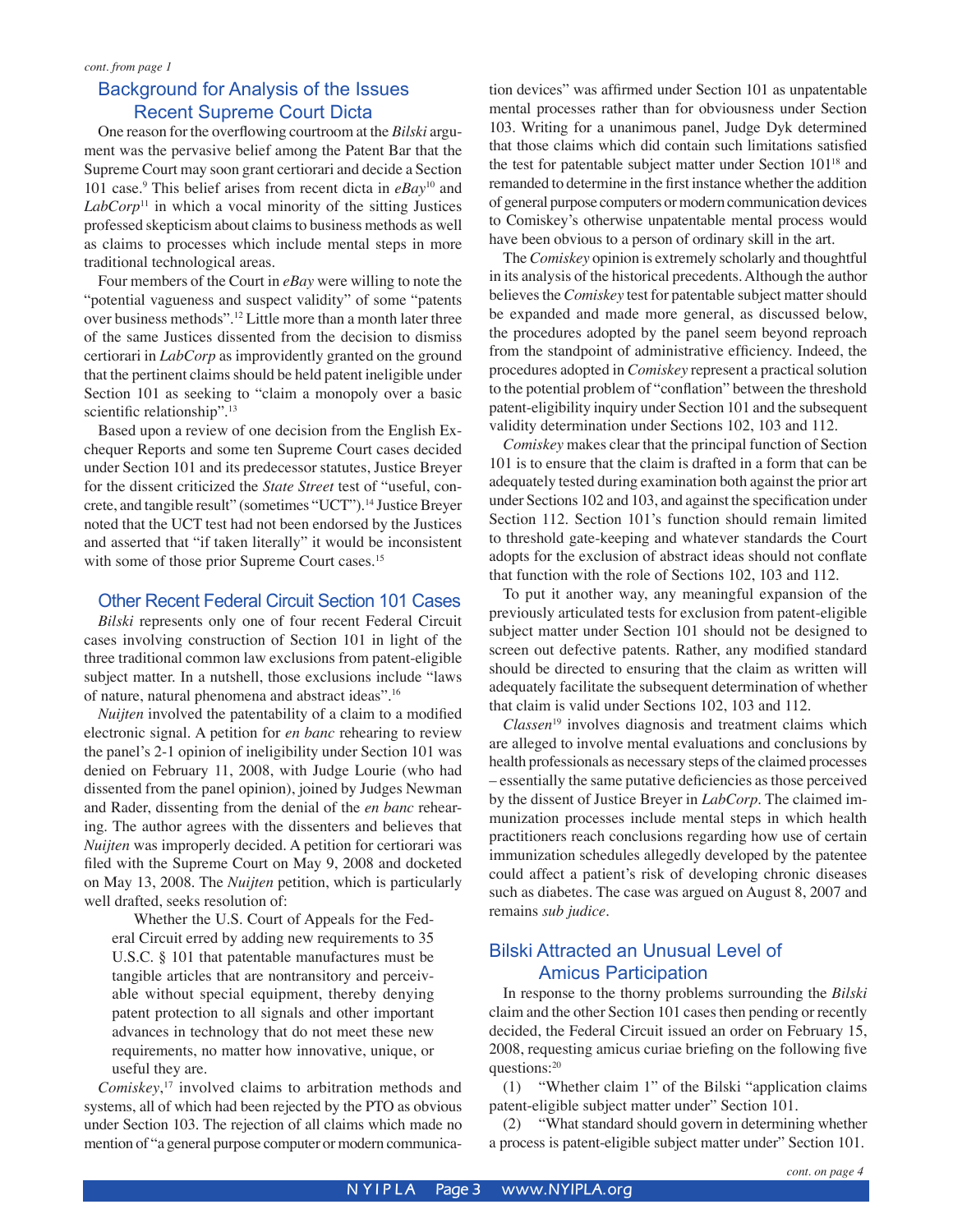(3) "Whether the claimed subject matter is not patent-eligible because it constitutes an abstract idea or mental process; when does a claim that contains both mental and physical steps create patent-eligible subject matter".

(4) "Whether a method or process claim must result in a physical transformation of an article or be tied to a machine to be patent-eligible subject matter under" Section 101.

(5) "Whether it is appropriate to reconsider" *State Street* and *AT&T* "in this case and, if so, whether those cases should be overruled in any respect."

Thirty-seven amicus briefs were filed in response to the Federal Circuit's order: six from bar associations; seven from a total of fifteen firms, two membership corporations and a trade association from within the financial sector; eleven from a total of nine firms and four trade associations from within the computer and electronics sector; two from one firm and two associations from within the life sciences sector; three from four non-profit firms and a multi-industry trade association; and eight from a total of forty-one law and business school faculty and independent scholars.

Additionally, a subsequent order took the unusual step of allocating argument time to counsel for two amici from the financial sector, Professor Duffy for RDC and Mr. William F. Lee for Financial Services Industry ("FSI").

#### Framework for Discussion of the Technical and Legal Issues and the Policy Factors Surrounding their Proper Resolution

#### The Bilski Claim

 The claim at issue contains no limitation directed to any specific type of commodity, nor to any specific type of consumption risk, nor to any particular physical embodiment of the claimed method, nor to the transformation of any physical object – other than "consumption risk costs" – and reads in its entirety as follows:

## *NYIPLA Calendar*

1. A method for managing the consumption risk costs of a commodity sold by a commodity provider at a fixed price comprising the steps of:

(a) initiating a series of transactions between said commodity provider and consumers of said commodity wherein said consumers purchase said commodity at a fixed rate based upon historical averages, said fixed rate corresponding to a risk position of said consumer; (b) identifying market participants for said commodity having a counter-risk position to said consumers; and (c) initiating a series of transactions between said commodity provider and said market participants at a second fixed rate such that said series of market participant balances the risk position of said series of consumer transactions.

Unlike the claims at issue in the Federal Circuit's landmark *State Street* decision, the *Bilski* process claim makes reference neither to software nor to the running of software on a general purpose computer. *Bilski* thus presents a "pure" business method issue, although resolution of this issue potentially could affect the standards for patenting processes employing software, including processes which involve running software on general purpose computers.

Even if it is assumed that minimization of consumption risk cost represents a "useful, concrete and tangible" or "UCT" result under *State Street*, the "initiating" and "identifying" process elements arguably represent, at least in significant part, abstract ideas which also involve mental steps. Moreover, no *prima facie* basis appears in this claim for concluding that the implementing steps of the claimed method are "technological" as proposed by Yahoo in the sense that the process as a whole can be characterized as "stable, predictable and reproducible" (sometimes "SPR").21

 The concept of "machine tying" was most recently discussed in *Comiskey*. The author believes that, absent either machine tying or some broader SPR "technological" process definition, claims to processes containing significant mental

#### *SAVE THESE DATES - More Details to Follow*

#### **CLE Luncheon Program • December 5, 2008**

*Title:* "Recent Developments at the ITC - A Summary of Events from 2006 to Present" *Speaker:* Hon. Paul K. Luckern, Chief Administrative Law Judge, United States International Trade Commission *Location:* Embassy Suites, 102 North End Avenue, NYC • Located across street from the World Financial Center

**CLE Program • Wednesday, January 28, 2009 •** *Title: Getting the Most Out of Patent Mediation* Speakers: Hon. Mary Pat Thynge, Magistrate Judge, US District Court, District of Delaware

and James Amend, Chief Circuit Mediator, US Court of Appeals for the Federal Circuit • Location: The Harvard Club, NYC

**CLE Day of Dinner • March 27, 2009 •** Waldorf-Astoria, Starlight Roof • 301 Park Avenue, NYC

**87th Annual Dinner in Honor of the Federal Judiciary • Friday, March 27, 2009** • Waldorf-Astoria

**25th Annual Joint Patent Practice Seminar • April 30, 2009 •** Hilton New York

**CLE Program • Friday, May 15, 2009** • Title: Patent/Trade Secret Complementariness: An Unsuspected Synergy Speaker: Professor Karl F. Jorda, Franklin Pierce Law Center • Location: The Harvard Club, NYC

**CLE Program • Friday, June 26, 2009** • *Title: The Issue of Future Damages/Ongoing Royalties Post eBay* Speakers: Hon. Ron Clark, U. S. District Court, Eastern District of Texas, Brian Napper, FTI Consulting, Richard Erwin, Quinn Emanuel Urquhart Oliver & Hedges, LLP • Location: The Harvard Club, NYC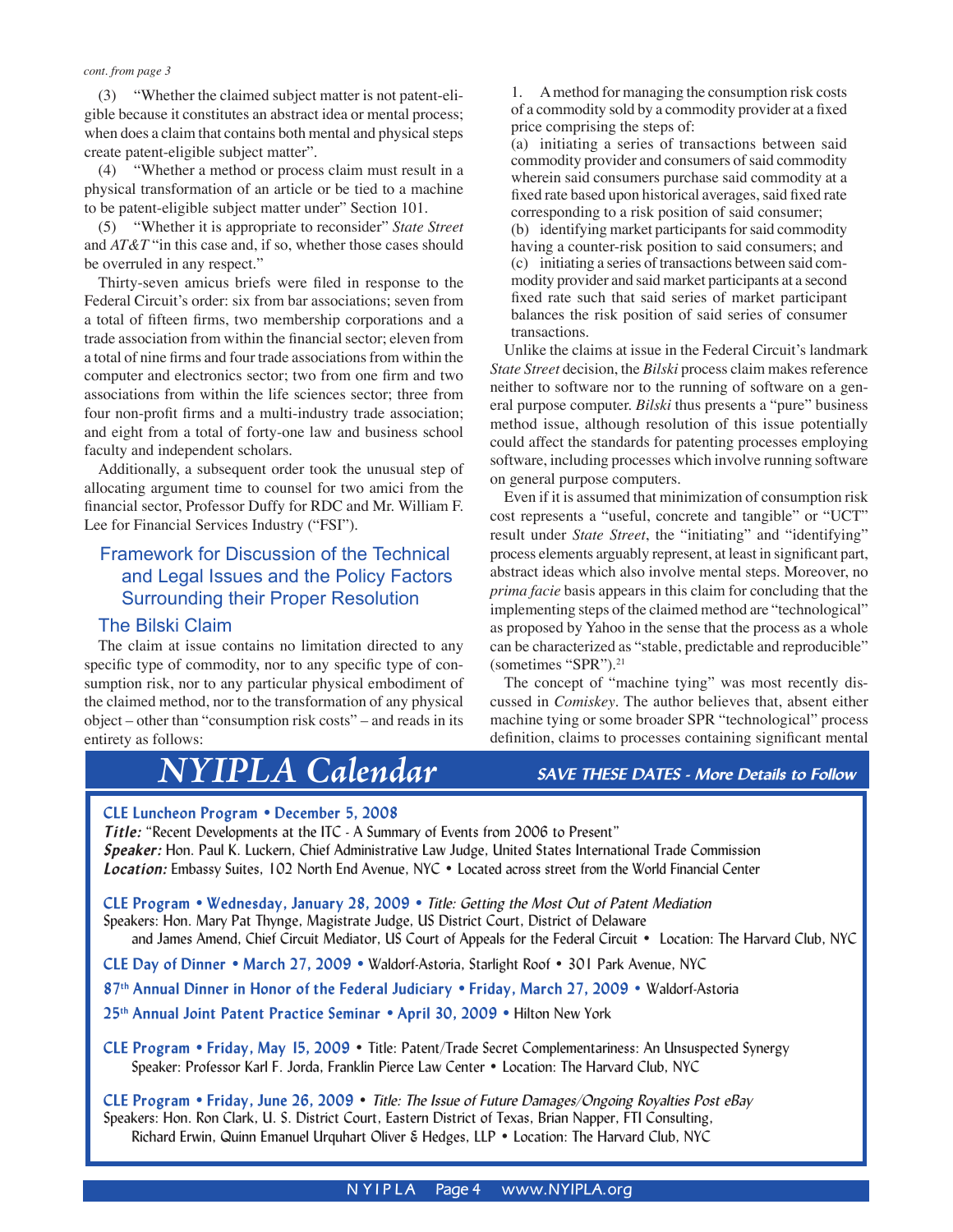steps or their equivalent should be deemed *prima facie* patent-ineligible under Section 101 – irrespective of whether the product or object of those processes satisfies the UCT test of *State Street*.

 Conversely, to the extent method claims include mental elements as process steps, it could be said that they are *prima facie* "non-technological" – in the sense that they lack stability, predictability and reproducibility (sometimes "non-SPR").

#### Pertinent Constitutional Provisions and Statutes

 Article I, § 8, cl. 8 of the Constitution (the "Patent Clause") authorizes Congress "[t]o **promote the Progress of Science and useful Arts**, by securing for limited Times to ... Inventors the exclusive Right to their respective ... Discoveries." (Emphasis supplied.)

In *LabCorp*, Justice Breyer's dissent argued that judicial limitations on patent eligibility under Section 101 are required because sometimes "**too much patent protection can impede rather than ʻpromote the Progress of Science and useful Arts'**" (emphasis supplied) and characterized the objective as striking the correct balance under the Patent Clause:

Patent law seeks to avoid the dangers of overprotection just as surely as it seeks to avoid the diminished incentive to invent that underprotection can threaten. One way to sail between these opposing and risky shoals is through rules that bring certain types of invention and discovery within the scope of patentability while excluding others.22

Section 101 of the Patent Code, 35 U.S.C. § 101, provides as follows:

Whoever invents or discovers any new and useful **process**, machine, manufacture or composition of matter, or any new and useful improvement thereof, may obtain a patent therefor, **subject to the conditions and requirements of this title.** (Emphasis supplied.)  $23$ 

Section 100(b) of the Patent Code, 35 U.S.C. § 100(b), provides that:

The term **process** means process, art or method, and includes a new use of a known process, machine, manufacture, composition of matter, or material. (Emphasis supplied.)

Section 273(b)(1) of the Patent Code, 35 U.S.C. § 273(b)(1) provides that:

It shall be a **defense to an action for infringement** under Section 271 of this title with respect to any subject matter that would otherwise infringe one or more claims for a **method** ["**of doing or conducting business**"]24 in the patent being asserted against a person, if such person had, acting in good faith, actually **reduced the subject matter to practice at least 1 year before the effective filing date** of such patent, and commercially used the subject matter before the effective filing date of such patent. (Emphasis supplied.)

#### Case Law Discussion

 With 37 briefs amicus curiae and five briefs of the parties readily available, there seems no need for any further detailed discussion of the Supreme Court and Federal Circuit

precedents. The following short historical summary should be sufficient to highlight the salient points.<sup>25</sup>

 The principles governing exclusion from the ambit of patent eligibility arose in the English courts in the late eighteenth and early nineteenth centuries and were decided under the 1623 Statute of Monopolies<sup>26</sup>, particularly *Boulton v. Bull<sup>27</sup>*, and *Hornblower v. Boulton28*, both of which involved the Watt steam engine. These cases announced the dual principle that you can't patent a scientific principle per se, but rather must claim some physical embodiment of that principle which then can be tested under the applicable rules for patentability.

 The three *Diehr* categories are not necessarily mutually exclusive, since mathematical algorithms are sometimes analyzed as abstract ideas. Nor are the Supreme Court tests for demonstrating patent eligibility necessarily exclusive. In *Benson29*, the Court said:

It is argued that a process patent must either be tied to a particular machine or apparatus or must operate to change articles or materials to a ʻdifferent state or thing.' We do not hold that no process patent could ever qualify if it did not meet the requirements of our prior precedents.

#### Similarly, in *Flook*<sup>30</sup> the Court said:

As in *Benson*, we assume that a valid process patent may issue even if it does not meet one of these qualifications of our earlier precedents.

#### Issues Discussed at Oral Argument

 With the exception of Yahoo's submission, the briefs provided very little guidance to the Federal Circuit as to whether or how the "useful, tangible and concrete" standard of *State Street* should be modified. At the oral argument<sup>31</sup>, the questioning was largely directed to the search for an acceptable general exclusionary test and raised a number of fundamental questions regarding the Supreme Court and Federal Circuit precedents<sup>32</sup> and the policies underlying Section 101.

#### 1. The Federal Circuit's Jurisdiction

 Chief Judge Michel pressed an inquiry as to whether the Court possesses the power to create a "fourth no-no" or to create a new standard or rule in respect of the three "no-nos" that already exist. The author believes that the answers to these two questions should be different.

 The theory of the three existing common law limitations on patent eligibility were adopted by the United States courts from the English decisions during the early nineteenth century (if not earlier). Accordingly, they were presumptively endorsed by Congress in the 1952 codification of the Patent Act (if not earlier). Generation of a fourth no-no at this stage could be construed as interference with the Constitutional prerogative of Congress under the Patent Clause.

 Building upon the existing three limitations to create a more workable exclusionary rule, on the other hand, would seem to represent a justifiable exercise of the special expertise of the Federal Circuit which originally led to the enactment of 28 U.S.C. § 1295(a) in 1982.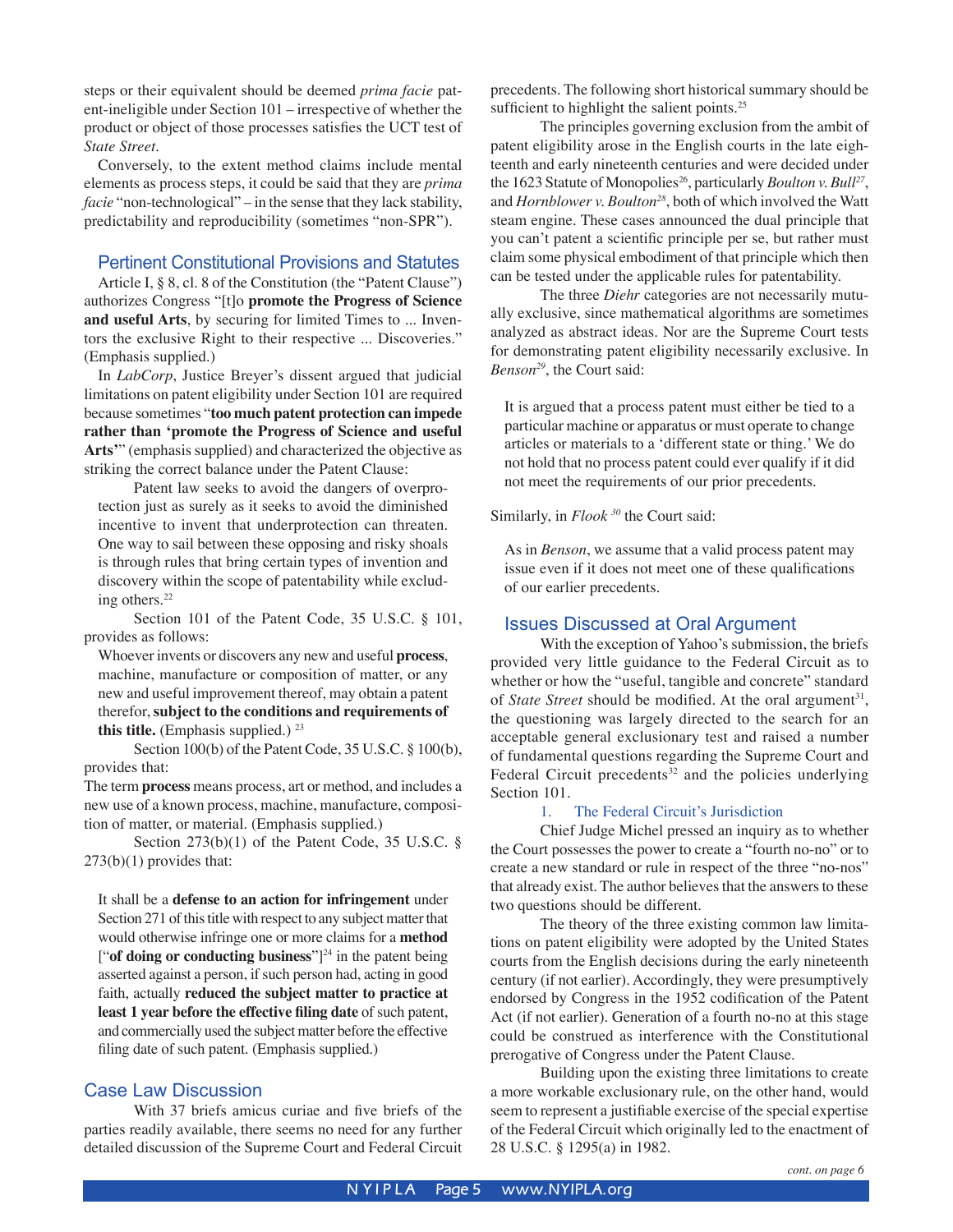#### 2. The Search for a Bright Line Exclusionary Test

 A large percentage of the argument time was devoted to the question of whether the UCT test of *State Street* can be extended to the *Bilski* claim where machine tying is not present. Despite prodding from several members of the Court, none of the four advocates presented any proposal for a general exclusionary rule or made any suggestion as to how such a rule should be structured.

 Proper formulation of such a general exclusionary rule would provide needed guidance both for sustaining business method claims when properly limited, and for avoiding rejection under Section 101 of properly limited claims in other subject matter areas. Unfortunately, the proposed Yahoo "technological" or SPR process standard was not mentioned at any point during the argument.

#### 3. Policy Issues of Flexibility and Preemption

 The Federal Circuit judges seem in agreement on the central principles that any new test (a) should guarantee that developments in unanticipated technologies remain patenteligible; and (b) should ensure that only claims commensurate with the inventor's disclosed contribution should be granted to guard against unwarranted preemption.

 Unlike essentially abstract financial concepts such as hedging, process developments in cutting edge arts such as genetic medicine and biotech, wireless communication and computer systems, may require less significant process tethering to pass muster under Section 101 – at least until the art becomes more developed and "crowded". The expansion of human control over technologies involving practical implementations of principles of nature and abstract ideas includes many important fields, such as electronic signaling, quantum computer development, and gene therapy. A corresponding expansion can be expected in other areas in which algorithms have utility The differences among technologies will make it more difficult to establish any cross-industry bright line exclusionary test of the type for which Chief Judge Michel was hoping.

 This potential problem was highlighted by some of Judge Newman's questions which seemed to suggest that some truly pioneering invention may be entitled to broad process claims with minimal tethering. As *Morse*33 teaches, however, even pioneering developments cannot justify preemption. Patent-eligible claims cannot be directed to broad scientific principles but rather must focus upon specific disclosed applications of those principles.

 In this context, the author suggests that the degree of tethering required to make a process SPR and its result UCT may well be dependent upon the state of the pertinent art. In the case of a pioneering method such as, for example, xerography in the early 1950s, only minimal tethering appropriately would be required to facilitate the necessary validity assessments. As the art develops, more detailed tethering may be required to ensure that the claim can be properly evaluated.

 The nature of the patentee's bargain with the public is focused upon disclosure. As *Morse* teaches, judicial exclusion of "abstract ideas" from patent-eligible subject matter is based upon the need to avoid unwarranted preemption.

> 4. Administrative Efficiency: Conflation, "Testability" and a Potential Role for Presumptions

 Administrative efficiency in the PTO and the federal courts would seem to require avoidance of conflation. In this respect the Supreme Court minority seems misguided, since the gatekeeper function of Section 101 should remain, insofar as possible, divorced from the standards for validity under Sections 102, 103 and 112

 Arguably, the positions taken by Justice Breyer in *LabCorp* and Justice Kennedy in *eBay* conflate two separate principles: (1) whether a claim which incorporates or employs a scientific law, algorithm or abstract idea avoids threshold patent-ineligibility under Section 101, and (2) whether that claim is valid when tested under Sections 102, 103 and 112. The objective should be to differentiate between those two elements and resist any unwarranted seepage of validity tests into the threshold gate-keeping determination of patent eligibility.

 Whatever adjustments in the policy balance point the Supreme Court believes it is free to make,<sup>34</sup> those adjustments should not be attempted under Section 101. The gatekeeper function of Section 101 requires that a patentable "process" possess at least some minimal degree of tethering to reality at both the process and result levels – primarily so that the issued claims exist in a form that can be tested under Sections 102, 103 and 112. Indeed, under the emerging law of "commensurateness" or "full scope enablement", "testability" under Section 112 may be even more important than under Sections 102 and 103.

 As Judge Rader pointed out during the argument, the temptation to conflate may be great where a claim is dubious on its face under each of Sections 102, 103 and 112 as in *Bilski*. The hedging techniques at issue in *Bilski* can be traced back at least to the New Orleans Cotton Exchange painted by Degas and probably all the way back to the Phoenician and Mesopotamian traders. One would expect that a broad process claim to hedging would require some significant SPR tethering at the process level as well as more explicit UCT tethering regarding its result before it could be sustained under Section 101. Arguably, reinventing hedging would be only slightly less egregious than reinventing the wheel. 35

 The author believes that "testability" probably represented the fundamental rationale for Judge Dyk's decision in *Comiskey* to uphold rejection of the untethered claims but remand the few sufficiently tethered claims for separate validity determinations. Whatever the deficiencies of Judge Dyk's substantive reasoning, the procedural correctness of that ruling should be unquestioned.

 The balanced views of Judge Dyk in Comiskey support the position that Section 101 should be limited to serving as a threshold hurdle to facilitate examination of the claim under Sections 102, 103 and 112.

 While Sections 102 and 103 remain important, the author believes that the most significant potential anchor on overclaiming will be the developing doctrine of "commensurateness" under which the disclosure must be at least coextensive with the claims. Floating method claims which are not tethered to the physical world are simply not amenable to that crucial analysis.

*Benson* and *Flook* establish that machine tying and transformation do not represent the only possible ways to avoid exclusion from patent eligibility. Depending upon the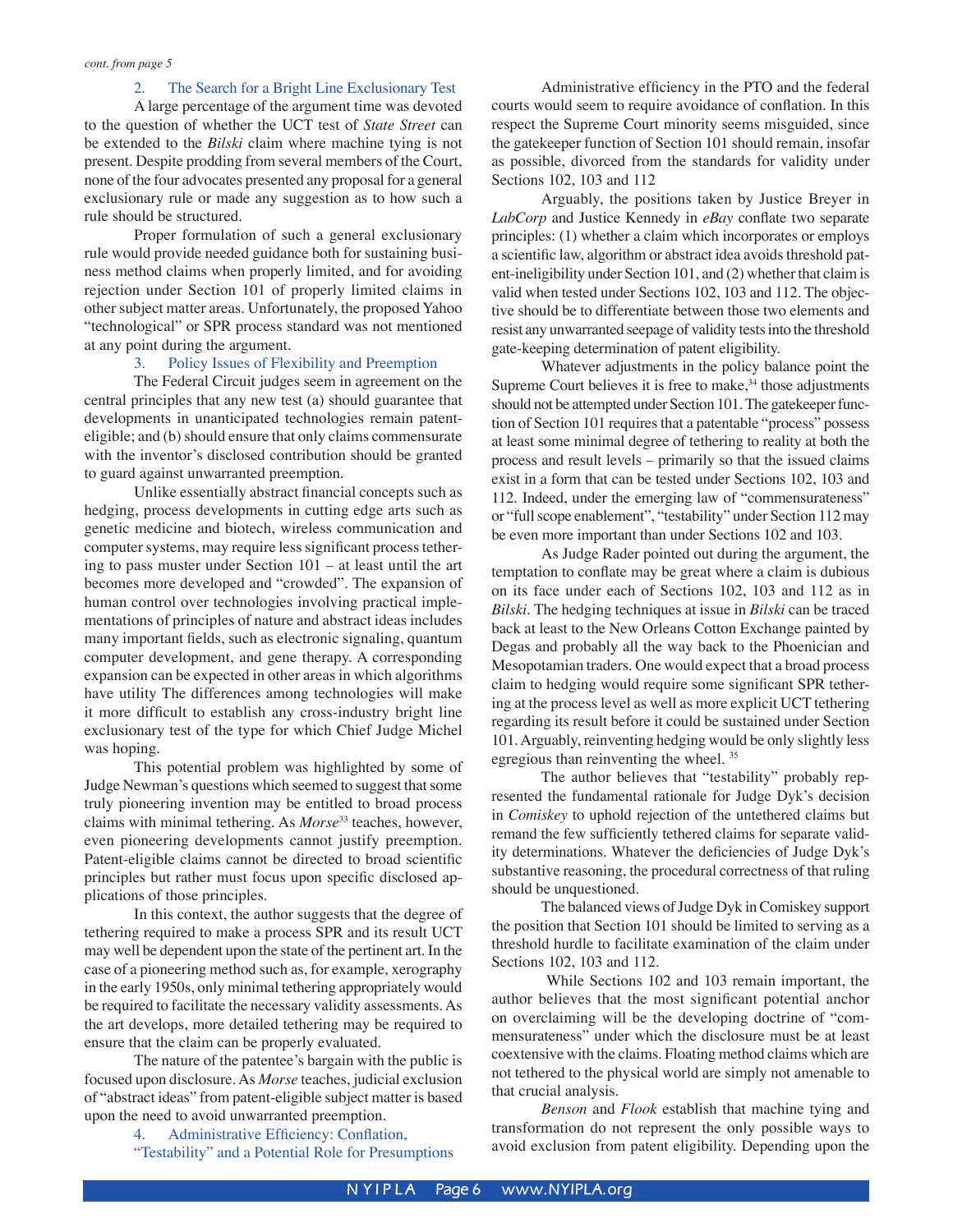technology, however, there may come a point at which failure to satisfy those categories should support at least a rebuttable presumption of non-eligibility. The primary rationale for imposing such a presumption is that untethered claims must be avoided to foreclose preemption.

 The rule should be that completely disembodied claims to business methods presumptively fall within the "abstract" category articulated by the Supreme Court and are properly rejected unless they can be sustained under some alternative factual showing.

 There is no need here to reach the question of what type of showing could suffice to rebut the presumption, since no such showing has been attempted. At the very least, the claim should be tethered to the physical world by limitations which are adequate to (a) permit the claim to be tested under Sections 102 and 103; and (b) permit the necessary determinations under the first two paragraphs of Section 112, most particularly the findings necessary to determine "commensurateness" .

#### 5. Mental Steps and Computer Processes Employing Software

 Judge Lourie asked a number of questions regarding the ostensible equivalence between mental steps and computer processing, using the contrasting examples of tax preparation by hand and tax preparation using a computer program. The short answer is that the two are not equivalent from the standpoints of stability, predictability and reproducibility.

 Totally disembodied mental processes are never patent-eligible, irrespective of whether they produce a UCT result, since they are presumptively non-SPR. There are, of course, physical elements of tax preparation by hand. However, those physical elements do not amount to satisfaction of the SPR test. Most processes involving mixed mental and physical activities similarly should be classified as patent-ineligible under the SPR test.

 This is probably where things like choosing therapeutic regimens and applying chiropractic massage should fall on the spectrum. Even things like throwing a curve ball could fall in this category on the assumption that some pitchers might be knowledgeable about Bernoulli's principle, fluid mechanics and the relative densities of moist and dry air.

 But even if throwing a curve ball were purely physical, it still would not qualify as patent-eligible under the SPR test – although a properly programmed pitching machine certainly might.

#### Views on How the Issues Should be Determined The Author's Proposed Synthesis

 The formulations in the Supreme Court cases represent non-exhaustive examples of factors which can qualify a process for patent eligibility. They are inclusive rather than exclusive, and any adequate formulation of a general standard for patent eligibility must focus upon both the object, product or result of the process on the one hand and its mechanism and process steps or elements on the other.

 Formulation of a test for exclusion from patent-eligibility (if it is to represent a functional improvement over merely characterizing the claim as one which is not directed to an "abstract idea" or "scientific principle" or "law of nature") also must focus more broadly on the functions that the claim language must accomplish for purposes of Section 101. The focus must be, as it was in *Comiskey*, on whether a claim facilitates proper examination under Sections 102, 103 and 112.

#### Object, Product or Result

 The UCT standard of State Street focuses upon the object, product or result and appears entirely adequate for any process which is carried out using a machine. It inherently subsumes the prior Supreme Court "transformation" test because the product or result would not be useful unless the starting materials were transformed,

The UCT standard seems to work well for processes addressed to objectives like reducing risk and optimizing portfolios for anticipated economic developments.

#### Process Mechanism or Elements

 Developing a broad generic standard for eligibility on the process side is substantially more difficult. How do you determine the equivalents of machines or chemical processes in arts which do not use such machines or processes? What is the function of "tying" a machine to the process under the Supreme Court cases?

 By enacting Section 273(b)(1), was Congress suggesting that business methods "untethered" to a computer or other machine could somehow be deemed patent eligible despite the "abstract idea" exclusion, and if so, how?

 The BPAI suggested that only technological arts are "useful Arts" within the meaning of the Patent Clause.<sup>37</sup> This goes too far, since technological developments manifestly can achieve utility in non-technological fields.38

 If a process in any art is technologically sound, and produces a UCT result, then it should be patent-eligible. But how are we to define what is technologically sound? As Yahoo correctly suggests, the essential test for determination of whether any particular process is "technological" is whether it is "stable, predictable and reproducible" ("SPR").

 Where a machine which is tied to a process effectively makes that process SPR, the process should be deemed presumptively patent-eligible. Where use of the machine is merely incidental, however, its use may be entirely irrelevant to SPR.

 Judge Lourie's questions about whether use of a computer can be distinguished from use of mental processes is best answered by using the same SPR analysis. Use of a properly programmed machine is inherently more reliable from the standpoint of SPR than fallible human mental operations.

A process which does not employ a machine also can be technological if it can be shown to be SPR – which in turn requires that, as in *Diehr*, the claims set forth "in detail a stepby-step method" which can then be tested under Sections 102, 103 and 112.39

#### Responses to the Federal Circuit's Five Specific Questions

Response to Q1 (Whether claim 1 of the Bilski "application claims patent-eligible subject matter under" Section 101):

No. The 213-year history of the exclusion principle compels rejection of the Bilski claim as nothing more than an abstract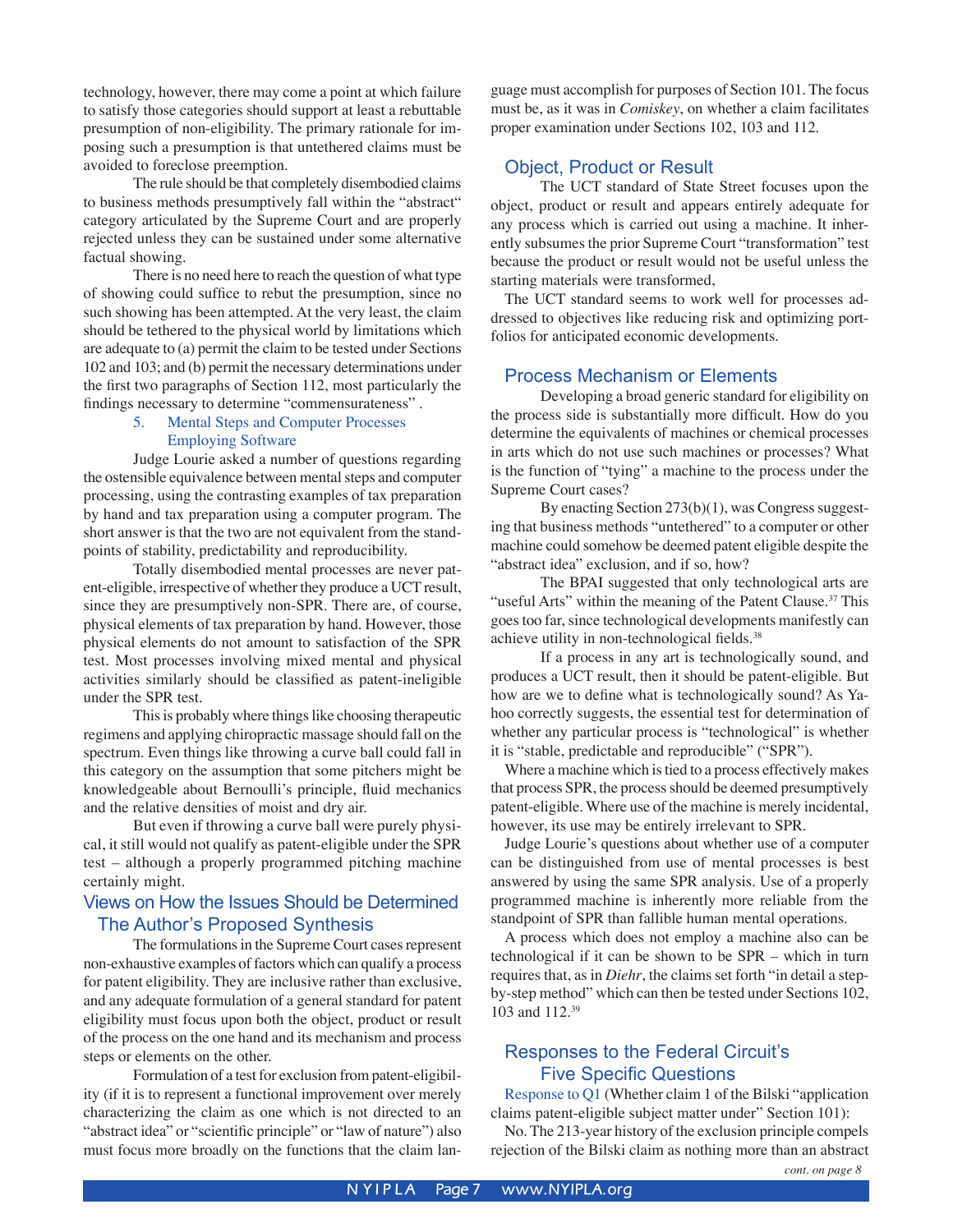idea which totally lacks any detailed step-by-step methodology which could qualify it as a "technological" process which is stable, predictable and reproducible. The fact that it may produce a UCT product is irrelevant, since the process by which that result is obtained is neither machine-tied, nor SPR.

Response to Q2 ("What standard should govern in determining whether a process is patent-eligible subject matter under" Section 101):

A process should be deemed patent-eligible whenever the claims disclose that its process steps are "technological" or SPR and produce a UCT result. Significant machine tying will ensure that a process is SPR and transformation will ensure that the product is UCT.

 To phrase it another way, the requisite "tethering" for a process is probably best generically described as involving both a UCT result and an SPR process. A "transformed" object would represent one such UCT result; and one result of "tethering" a process to a machine would be to ensure that the process was SPR and therefore patent-eligible. Additionally, such tethering would minimize the risk that the claim would be construed as unacceptably preemptive.

 Although certain specific applications such as functional genetic or computer code may be difficult to incorporate into a universal standard, the UCT and SPR concepts could be applied across a broad range of technologies, both (a) to specific identified physical or biological products of the method or process, and (b) to specific physical or biological embodiments of the method or process or a portion thereof. By way of example, these could include: (1) specific identified physical or biological apparatus or "machines" for practicing the method or process or a portion thereof; (2) specific physical or biological embodiments of a genetic or computer code sequence, an algorithm, or a syllogism which can be employed functionally in the method or process or a portion thereof; and (3) modified physical, biological or electromagnetic carrier generation, transmission or reception embodiments which can be employed functionally in the method or process or a portion thereof.

Response to Q3 ("Whether the claimed subject matter is not patent-eligible because it constitutes an abstract idea or mental process; when does a claim that contains both mental and physical steps create patent-eligible subject matter"):

Yes. Bilski claim 1 is not patent-eligible because it is directed to an abstract idea and its process steps are all mental. Where a process claim is directed to both mental and physical steps; it will be deemed patent-eligible only to the extent each of its mental steps is either incidental or "technological" in the SPR sense.

Response to Q4 ("Whether a method or process claim must result in a physical transformation of an article or be tied to a machine to be patent-eligible subject matter under" Section 101):

 No. The *Diehr* categories are not exclusive and any SPR process which results in a UCT product should be patent-eligible, irrespective of whether it is tied to a machine or results in a transformed product. Indeed, it is difficult to conceive of a UCT product which has not been transformed in the broader sense applicable to non-chemical processes.

Response to Q5 ("Whether it is appropriate to reconsider" *State Street* and *AT&T* "in this case and, if so, whether those cases should be overruled in any respect"):

No. The claims in *State Street* and *AT&T* were correctly upheld as patent-eligible because the UCT test is entirely adequate where the process is significantly machine tied. Even if the Court should announce a more general test, there is no need to overrule *State Street* and *AT&T* so long as it is understood that their holdings are limited to the facts presented.

#### Conclusions and Recommendations

 The likelihood is high that the rejection of Bilski's claim 1 by the BPAI will be affirmed.

 Ordinarily, the Court should decide no more than is necessary to determine whether the rejection of Bilski's claim by the BPAI should be affirmed. The business method claim at issue involves a completely disembodied hedging method. Of the four recent cases involving Section 101 that have reached the Federal Circuit recently, *Bilski* may be the easiest to dispose of as a threshold matter under Section 101.

The author believes, however, that in view of the *LabCorp* criticism of the *State Street* rule, the Court should not so limit its holding, but should set forth a more general and broader rule along the lines suggested by Yahoo – primarily to forestall a disastrous alteration to Section 101 jurisprudence based upon the views of the vocal Supreme Court minority as articulated by Justice Kennedy in *eBay* and Justice Breyer in *LabCorp*.

The principal danger lies not in the fact that four members of the Supreme Court are looking for an excuse to invalidate business method claims, but rather that by declaring such claims patent ineligible under Section 101 rather than invalidating them under Sections 102, 103 or 112, claims in other technologies necessarily will be affected.

*In re Bilski*, No. 2007-1130 (Fed. Cir.) ("*Bilski*"). 2

 The March 6, 2006 decision of the PTO's Board of Patent Appeals and Interferences ("BPAI") was designated for publication as an "informative opinion" on September 26, 2006, and may be found at 2006 WL 4080055 (BPAI 2006).

3 *See, e.g.*, "A Pending Threat To Patents: A Case Before An Appeals Court Could Make It Harder To Win Legal Protection For Business Methods", *Business Week* (March 3, 2008).

 *See, e.g*., "America's Patent System: Methods and Madness", *The Economist* (May 10, 2008).

 *See, e.g*., "En Banc CAFC Searches for § 101 Test at Bilski Oral Argument", *AIPLA Direct* (May 9, 2008).

6 *See, e.g*., Charles R. Macedo *et al*., "The Boundaries Of Patent-Eligible Processes In Bilski", *IPLaw 360* (May 9, 2008).

7 *See* Edward O. Wilson, *Consilience: The Unity Of Knowledge*, pp. 195- 208, Alfred A. Knopf, New York (1998).

8 *See* Brief Of Amici Curiae Yahoo! Inc. and Professor Robert P. Merges In Support Of Appellee ("Yahoo Br."). Links to the briefs of the amici curiae are available at http://www.arelaw.com/downloads/ARElaw\_ BilskiRollCall.html and at http://www.patentlyo.com/patent//2008/04/exparte-bilski.html

9 As Professor Duffy, who argued in *Bilski* as counsel for Regulatory Data Corp., Inc. ("RDC"), wrote in an article discussing the appeal in *In re Nuijten*, 500 F.3d 1346 (Fed. Cir. 2007), *reh. en banc denied*, 515 F.3d 1361 (Fed. Cir. 2008), *pet. for cert. docketed sub. nom. Nuijten v. Dudas*, No. 07-1404 (May 13, 2008) ("*Nuijten*"):

"Sooner or later, the Supreme Court is going to grant certiorari in **some** § 101 case. Every appellate lawyer in

1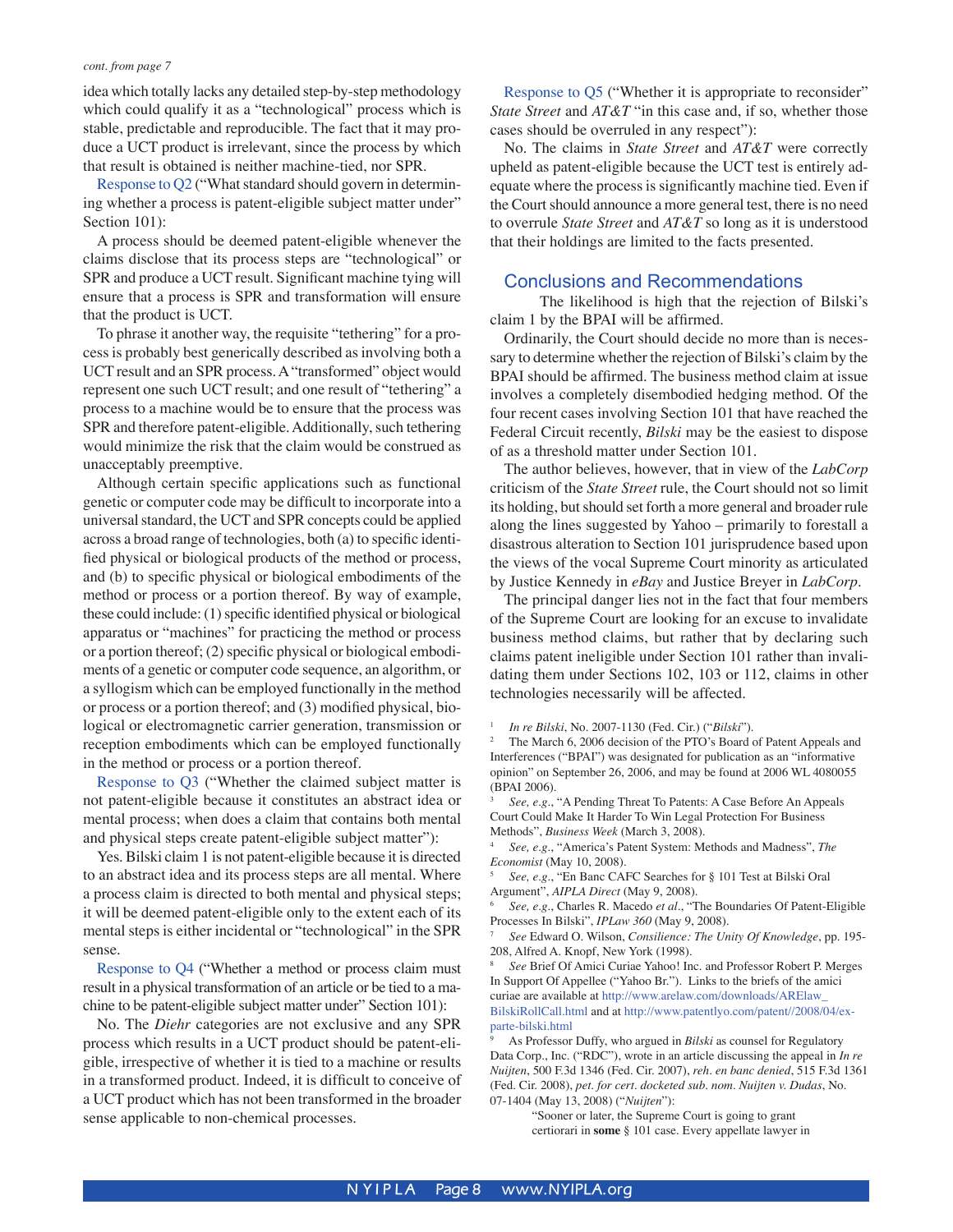Washington knows that, after the LabCorp litigation, cer-

tiorari is not going to be hard to obtain on § 101 issues." John F. Duffy, "In re Nuijten: Patentable Subject Matter, Textualism and the Supreme Court". Patently-O Papers (2007), available at http://patentlyo.com/patent/2007/02/in\_re\_nuijten\_p.html.

10 *eBay Inc. v. MercExchange, L.L.C*., 547 U.S. 388, 126 S. Ct. 1837 (2006) ("*eBay*").

11 *Laboratory Corp. Of Am. Holdings v. Metabolite Labs., Inc*., 548 U.S. \_\_\_, 126 S.Ct. 2921 (2006) ("*LabCorp*").

Kennedy Slip Op. at 2 (Concurring). Since PDF versions of slip opinions for all Supreme Court cases not yet officially reported are available online without charge, pin cites for all such cases herein will employ the slip opinion pagination. Justice Kennedy articulated his own epistemology for distinguishing between abstract ideas and patent-eligible subject matter about a year later as follows:

We build and create by **bringing to the tangible and palpable reality around us** new works based on instinct, simple logic, ordinary inferences, extraordinary ideas, and sometimes even genius.

*KSR Int'l Co. v. Teleflex, Inc*., 550 U.S. \_\_\_, 127 S. Ct. 1727, (Slip Op. at 23) (2007) ("*KSR*") (emphasis supplied).<br><sup>13</sup> Breyer Slip Op. at 1 (Dissent).<br><sup>14</sup> State Street Bank & Trust Co. y. Sign

14 *State Street Bank & Trust Co, v. Signature Financial Group, Inc*., 149 F.3d 1368 (Fed. Cir. 1998) ("*State Street*").

<sup>15</sup> Breyer Slip Op. at 13 (Dissent).<br> $\frac{16}{16}$  Dismanda Disku 450 U.S. 175

16 *Diamond v. Diehr*, 459 U.S. 175, 185 (1981) ("*Diehr*"); *Diamond v. Chakrabarty,* 447 U.S. 303, 309 (1980) ("*Chakrabarty*"); *AT&T Corp. v. Excel Communications, Inc*., 172 F.3d 1352, 1355 (Fed. Cir. 1999) ("*AT&T*"). 17 *In re Comiskey*, 499 F.3d 1365 (Fed. Cir. 2007) ("*Comiskey*"). 18 Independent claims 17 and 46 (together with their respective

dependent claims) and dependent claims 15, 30, 44 and 58.

19 *Classen Immunotherapies, Inc. v. Biogen IDEC*, No. 2006-1634 (Fed. Cir.), *opinion below*, (unreported) (D. Md. 2006), *earlier opinion*, 381 F. Supp.2d 452 (D. Md. 2005).

As will be developed, it is not clear that some of these questions necessarily should be answered by the Court in *Bilski*.

<sup>21</sup> As will be discussed below, the author believes that the notion of SPR for defining "technological" processes as proposed by Yahoo represents a concept which can usefully be employed to generate a more complete exclusionary test.

Breyer Slip Op. at 3 (Dissent). Justice Breyer is correct, at least to the extent that the 1952 codification of Section 101 can be presumed to represent an acceptance by Congress of the Supreme Court's earlier decisions excluding laws of nature, natural phenomena and abstract ideas from the ambit of patent eligibility. Only Congress may alter the Patent Code, however, and the Supreme Court lacks power under the Constitution to create new categories of patent-ineligible subject matter. 23 The term "process" did not appear in the predecessor of Section 101 which derives from a 1793 statute written by Thomas Jefferson which used the term "art" and remained substantially unchanged until 1952. Section  $273(a)(3)$  of the Patent Code, 35 U.S.C. §  $273(a)(3)$ , defines

"method" for purposes of Section 273 to mean "method of doing or conducting business".

Those with a penchant for legal history are referred to Joshua D. Sarnoff, "Shaking the Foundation of Patentable Subject Matter" (draft Apr. 2, 2008), at *http://www.wcl.american.edu/pijip/go/research-andadvocacy/ip-policy-and-law-reform*. (last visited June 2, 2008).

An Act Concerning Monopolies and Dispensations with Patent Laws, and the Forfeitures thereof, 21 James I, c. 3 (1623) ("Statute of Monopolies").

- <sup>27</sup> 2 H. Bl. 463 (1795),<br><sup>28</sup> 2 T. B 05 (1700)
- $\frac{28}{29}$  8 T.R. 95 (1799).
- 29 *Gottschalk v. Benson*, 409 U.S. 63, 71 (1972) ("*Benson*").
- 30 *Parker v. Flook*, 437 U.S. 584, 588, n.9 (1978) ("*Flook*").

A digital recording of the oral argument is available at the Federal Circuit's website. No official transcript of the argument exists, and the author has been working with informal draft transcripts kindly supplied by Professor Duffy and Denise W. DeFranco who worked on the brief of Amicus Accenture. Others who attended the argument, including Hans Sauer who appears on the brief of Amicus BIO, have assisted in

identifying the judges of the Federal Circuit on the informal draft transcript. The author anticipates that a revised informal transcript will be made available online prior to the publication of this article. CHECK ON THE AVAILABILITY.

<sup>32</sup> One recurring leitmotif was the search for a meaningful interpretation of the portion of *Diehr*, 450 U.S. at 185, where the Court said:

Transformation and reduction of an article ʻto a different state or thing' is the clue to the patentability of a process claim that does not include particular machines.

33 *O'Reilly v. Morse*, 56 U.S. (15 How.) 62 (1854) ("*Morse*").

Any significant adjustments would seem to represent arrogation to the Court of an essentially Congressional function.

To the extent consumption risk in energy markets is weather dependent, it is no different from production risk in other commodity markets. Indeed, the weather risks in orange juice concentrate were so well known by 1983 that they formed an important subplot in the popular movie "Trading Places".<br><sup>36</sup> They would also be extremely difficult to enjoin.<br><sup>37</sup> At this stage, aconomies and finance, perticularly

At this stage, economics and finance, particularly microeconomics and econometrics, clearly should be considered "useful Arts".

Notable examples from the field of music would include the electric guitars developed by Charlie Christian and Les Paul, and the Moog

Diehr, 450 U.S. at 184.

*David F. Ryan is retired from the partnership of Fitzpatrick, Cella, Harper & Scinto and currently practices from his office in Crotonon-Hudson, NY. He serves on the NYIPLA's Board of Directors and is also the immediate past chair of the NYIPLA's Antitrust, Inequitable Conduct and Misuse Committee. The views expressed in this article are solely those of the author, and should not be imputed to the NYIP-LA or to any other bar association, law firm or client with whom the author has worked.*



# **December 5, 2008 CLE Luncheon Program**

*Title:*

## "Recent Developments at the ITC A Summary of Events from 2006 to Present"

#### *Speaker:*

Hon. Paul K. Luckern, Chief Administrative Law Judge, United States International Trade Commission

#### *Location:*

Embassy Suites 102 North End Avenue, NYC Located across street from the World Financial Center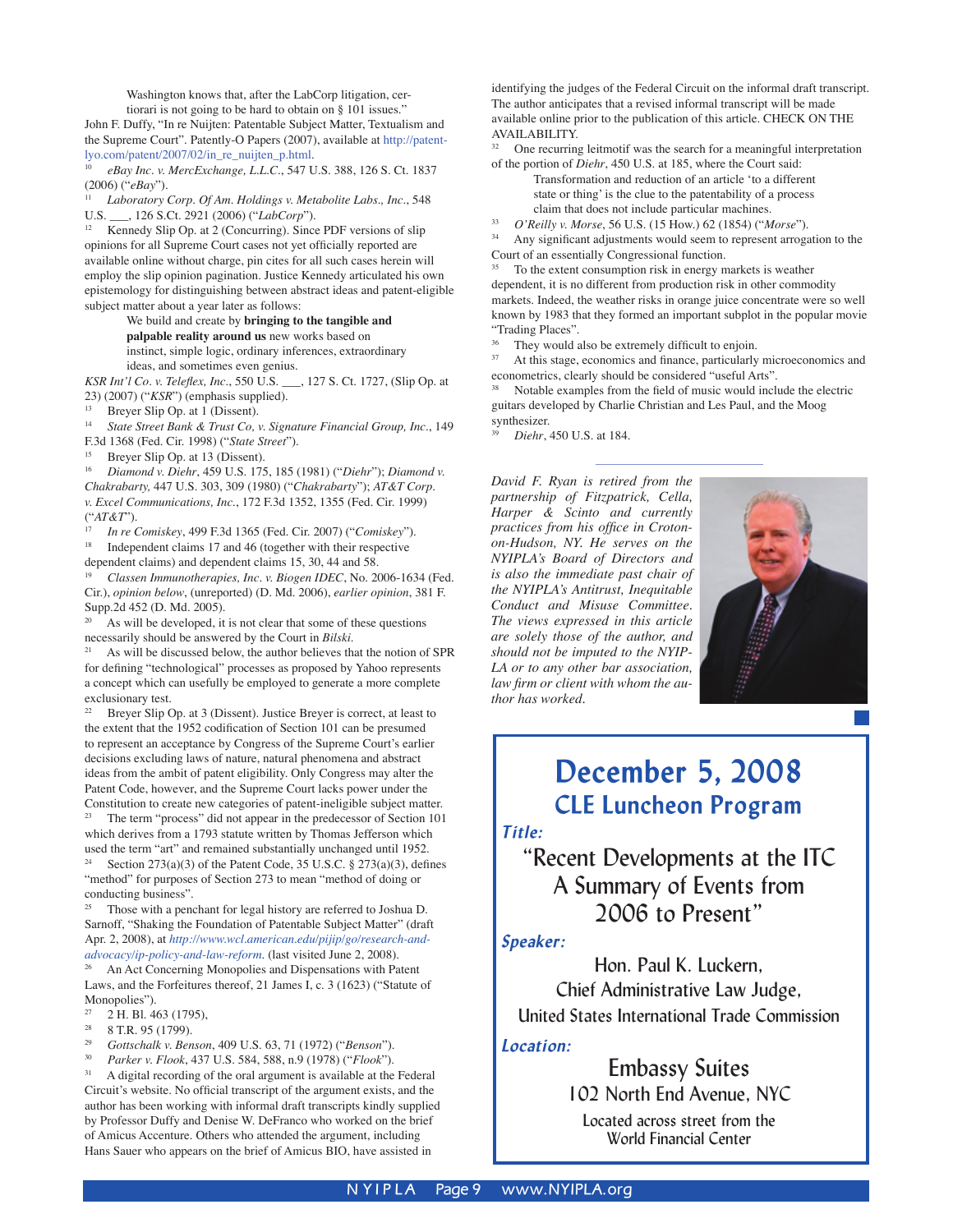## Anti-Phishing Consumer Protection Act of 2008

*Danielle R. Mendelsohn and Masahiro Noda*

#### **Introduction**

The law is continuously evolving, but with the ongoing introduction of new technologies, it often struggles to keep pace. This dilemma is perhaps most prevalent with respect to the Internet, where abuses have prompted a series of laws affecting intellectual property rights such as the Digital Millennium Copyright Act, the Anticybersquatting Consumer Protection Act, and the Communications Decency Act, among others. Now Congress is turning its attention to one of the more pervasive and devastating problems facing consumers and businesses alike on the Internet – identity theft.

Although perhaps running a bit behind, the latest effort by legislators to protect consumers and businesses arrived in February 2008, with Senator Olympia Snowe's (R Maine) introduction of Senate Bill 2661 known as the "Anti-Phishing Consumer Protection Act of 2008" (AP-CPA). The bill's goals are to prohibit "phishing," which it defines as "the collection of identifying information of individuals by false, fraudulent, or deceptive means through the Internet" and to provide the Federal Trade Commission with the necessary authority to enforce such prohibition. However, it appears that the proposed legislation consists of provisions that cover more than just phishing, and battle lines are already being drawn over privacy and consumer protection.

While the Internet community as a whole appears to agree that the intent of the bill, which is to combat fraudulent and deceptive Internet practices that harm consumers and businesses alike, is laudable, they are split on certain of its provisions. Specifically, two organizations, the Coalition Against Domain Name Abuse (CADNA) and Internet Commerce Association (ICA), have issued their opinions on the bill. ICA, a non-profit trade organization representing domain name investors and developers and the direct search industry, has criticized the bill as being redundant and violating free speech and privacy. *See generally* Snowe Bill Threatens Domain Name Registrants (2008), http://www.internetcommerce. org/Snowe\_Bill\_Threatens\_Domain\_Name\_Registrants. On the other hand, CADNA, a non-profit organization comprised of ten globally recognized brand name companies, supports the bill and states that the APCPA protects consumers from identity theft and companies from having their goodwill and reputation tarnished. *See generally* CADNA Supports Anti-Phishing Consumer Protection Act (2008), http://www.cadna.org/en/newsroom/pressreleases/anti-phishing-consumer-protection-act.

#### **Summary of Key Provisions of the APCPA Section 3(a) – Phishing; Deceptive Solicitations of Identifying Information**

Section  $3(a)(1)$  makes it unlawful to solicit identifying information over the Internet by means of false or fraudulent pretenses or misleading representations when the solicitor has actual or implied knowledge that its representations would likely mislead a reasonable computer user. This provision, as acknowledged within the APCPA, is the same criteria used in the enforcement of Section 5 of the Federal Trademark Commission Act (15 U.S.C. §45) and critics argue that the proposed legislation is duplicative, as phishing is already illegal under the Federal Trade Commission Act, anti-fraud statutes, and various state laws.

#### **Section 3(b) – Deceptive or Misleading Domain Names**

Section  $3(b)(1)$  makes it unlawful for any person to use a domain name if (a) "such domain name is or contains the identical name or brand name of, or is confusingly similar to the name or brand name of a government office, nonprofit organization, business, or other entity" and (b) such person has actual knowledge or implied knowledge that the domain name would be likely to mislead a computer user about a material fact regarding the contents of such email message, instant message, webpage or advertisement. Interestingly, there is no distinction for business entities with brand names which are formed after a domain name registration.

Section 3(b)(2) sets forth circumstances factoring into the knowledge determination, including: the trademark or other intellectual property rights of a person, if any, in the domain name; the extent to which the domain name consists of the legal name of the person or a name that is otherwise commonly used to identify that person; the person's prior use, if any, of the domain name or the fair use of a mark in a website accessible under the domain name; the person's intent to divert customers from the brand name or trademark owner's online website that could harm the goodwill of the trademark either for commercial gain or with intent to disparage the trademark; the person's offer to transfer or sell the domain name to the trademark owner for commercial gain; whether the person provided material and misleading false contact information; and the person's registration of multiple domain names that are identical or confusingly similar to brand names or trademarks of others.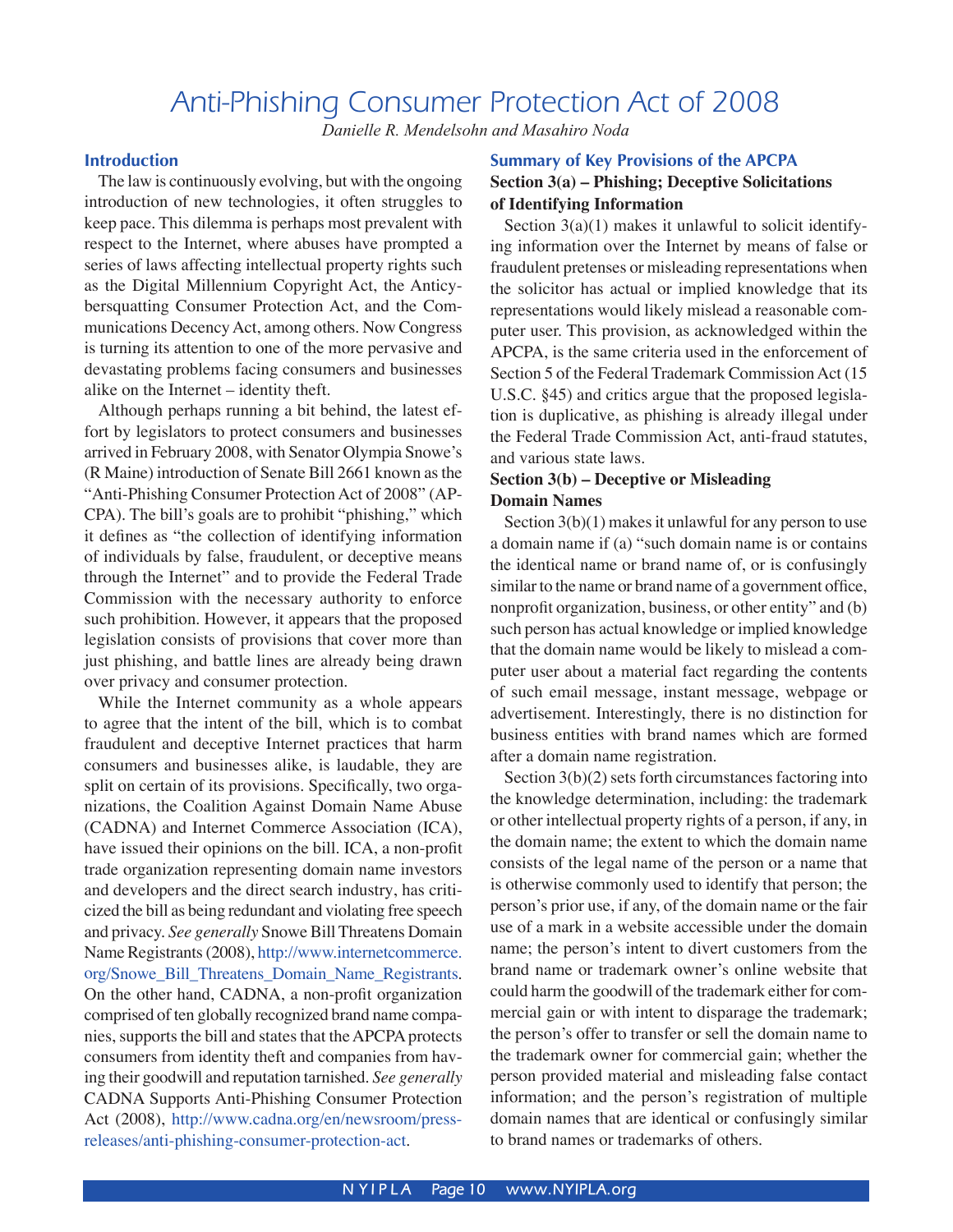#### **Section 3(c) – WHOIS Database Information Accuracy**

Section  $3(c)(1)$  makes it unlawful for the registrant of a domain name used in any commercial activity to register such domain name in any WHOIS database with false or misleading identifying information.

Further, Section  $3(c)(2)$  makes it unlawful for a domain name authority to replace or materially alter the contents of, or restrict access to, any domain name registrant's name or other identifying information in any domain name registration authority database if the authority has received written notice that the use of such domain name is in violation of any provision of the APCPA. This would mean that privacy protection services, such as GoDaddy's Domains by Proxy, must provide access to any WHOIS information upon receipt of written notice, including a fax or email, *from anyone in the world* claiming that the APCPA has been violated, i.e., the domain has been misused (emphasis added). It appears that the proposed legislation imposes no obligations that the written notice be made in good faith and places no penalties for making false or bad faith claims. Opponents of the bill are concerned that individuals will be able to make allegations without any proof, and that the registrant is afforded no protection. There is also apprehension that the language in Section  $3(c)(2)$  would enable people to gain private information and threaten privacy and free speech expectations.

#### **Section 4 – Civil Actions by Certain Aggrieved Parties**

Section 4 authorizes civil actions by state officials (except during the pendency of a federal action), interactive computer services, and trademark owners. Section 4(a)(1) allows a state to bring a civil action on behalf of its residents against the violator of the APCPA in a U.S. district court to seek an injunction, enforce compliance or obtain civil penalties or damages. In addition, under Section 4(c), trademark owners may bring a lawsuit against violators of the APCPA and obtain injunctions, actual damages, and where the violation is willful and knowing, punitive damages.

#### **Section 5 – Federal Trade Commission and Other Agency Enforcement**

Section 5 provides for enforcement by the Federal Trade Commission (FTC) and certain other agencies. Specifically, Section 5(f) provides that a state attorney general or an official or agency of a state may bring a civil action on behalf of the residents of the state in a U.S. district court to enjoin violation of the APCPA and obtain damages on behalf of the residents of the state without a showing of knowledge. Statutory damages are to be determined by multiplying the number of violations by and up to \$250 with a limitation of \$2 million. However, a court may treble damages up to \$6 million and award costs and attorneys' fees to the state.

Supporters of the bill argue that ICANN's Uniform Domain Name Dispute Resolution Policy ("UDRP") and the federal Anticybersquatting Consumer Protection Act ("ACPA") do not deter criminals because the consequences are small. The UDRP requires cybersquatters to relinquish the domain name(s) at issue, but imposes no damages. The ACPA, on the other hand, provides for damages ranging from \$1,000 to \$100,000 per violation. Perhaps, the true distinction lies in the statutory penalties as the APCPA provides for more significant damage awards of up to \$6 million.

#### **Section 6 – Penalties for Fraud and Related Activity in Connection with Manipulation of E-Mail and Website Information**

Section 6 provides for fines and/or imprisonment for violators. Whoever knowingly and with the intent to defraud displays a website to the general public that falsely represents itself as another's business and uses such website to solicit any identification or initiates or sends an e-mail or instant message to solicit identification shall be fined and/or imprisoned for up to five years. Further, whoever attempts to commit such acts is subject to the same penalties.

#### **Section 7 – Effect on Other Laws**

Section 7(a) establishes that nothing in the APCPA is meant to impair the enforcement of the Federal Trade Commission Act, any section under Title 18 of the United States Code, or other federal criminal statutes. Section 7(b) provides that the APCPA preempts inconsistent state laws, but allows state laws that provide greater protection than the proposed legislation.

A summary of the most significant provisions of the bill has been prepared by the Congressional Research Service. See GovTrack.us. S. 2661-110th Congress (2008): Anti-Phishing Consumer Protection Act of 2008, <http://www.govtrack.us/congress/bill.xpd?tab=summa ry&bill=s110-2661> (accessed Nov. 17, 2008).

#### **Differing Positions Taken by ICA and CADNA**

While the Internet Commerce Association (ICA) strongly supports efforts to thwart trademark infringement, criminal phishing schemes and the furnishing of inaccurate WHOIS database information, its position is that the principal thrust of the APCPA is to provide trademark owners with a new federal cause of action against domain name registrants – and not combating phishing schemes per se. ICA believes that APCPA contains provisions that are unrelated to fighting phishing which would expand the rights of trademark owners by providing them with virtual monopoly rights on registered trademarks, including generic names, to the detriment of individuals and small businesses engaged in lawful and legitimate business.

*cont. on page 12*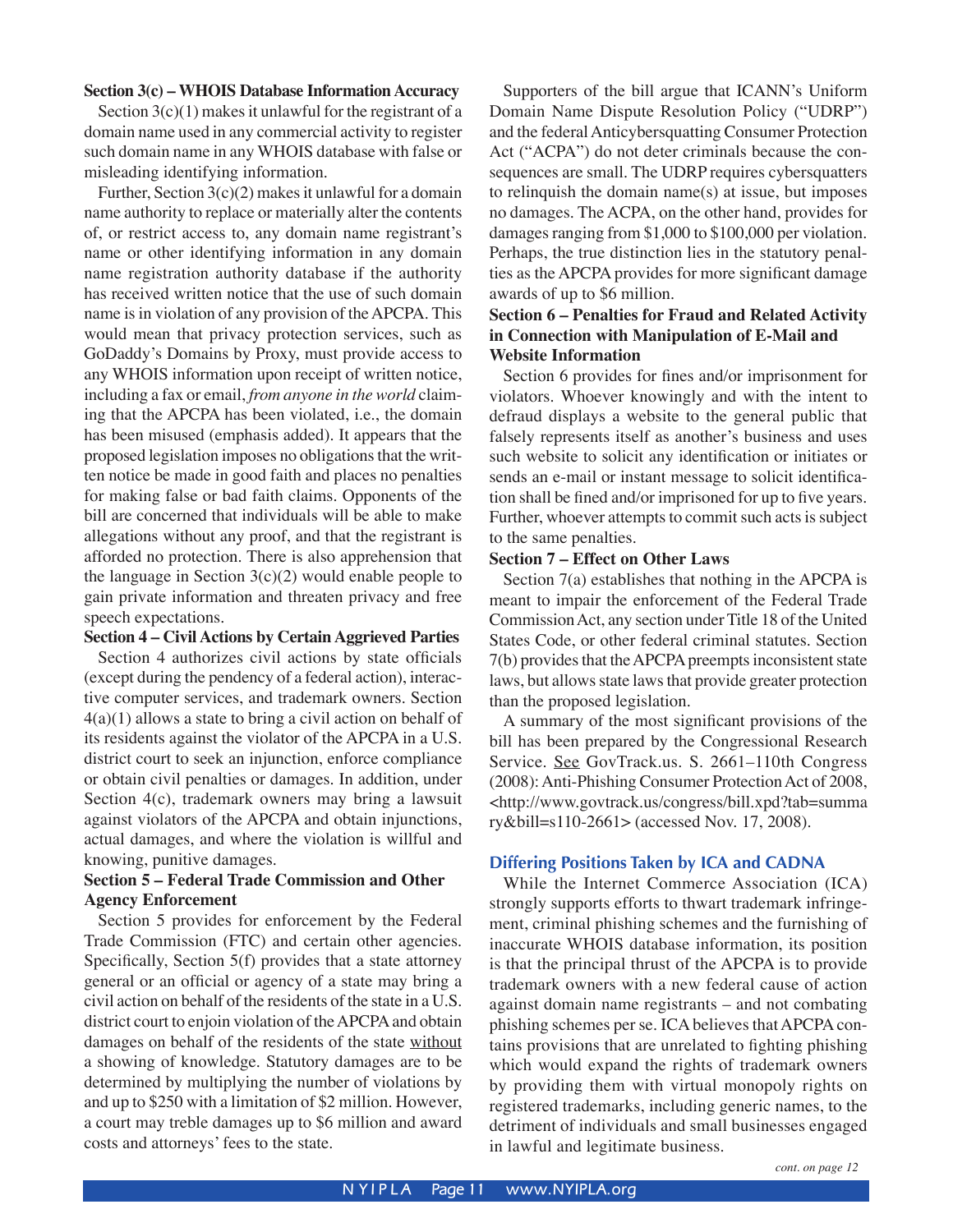Specifically, ICA has taken the position that the proposed bill would provide trademark owners with a broader, less balanced and far more punitive remedy for infringement of trademarks by domain name registrants than exists under the UDRP and the ACPA. For example, unlike the UDRP and ACPA, which require that the trademark owner show "bad faith" by the domain name registrant, the proposed bill does not require such a showing. Further, while the ACPA provides for statutory damages of up to \$100,000 per infringement, the proposed legislation would provide damages of up to \$6 million per infringement. Accordingly, ICA argues that despite the bill's "Phishing" title, it would in fact allow trademark owners to bring lawsuits without any requirement to show that the domain name and website were in any way associated with criminal phishing activity.

The Coalition Against Domain Name Abuse (CAD-NA), which is dedicated to ending what it regards as the systemic domain name abuses that plague the Internet, "strongly" supports APCPA. As an initial matter, CADNA argues that APCPA would protect the consumer from being induced to divulge personal information to identity thieves, thus protecting businesses from having their goodwill and reputation tarnished by such thieves' use of their brand names to fraudulently solicit personal information from spoofed web sites through deceptive email messages and other means. Second, CADNA endorses APCPA's efforts to address the related practice of deceptive web site domain names which appear confusingly similar to those of well-known businesses' web site addresses, and which may be used to facilitate phishing attacks and deceptive spam attacks, or to divert consumers from their intended online destinations to web sites peddling unrelated or objectionable goods and services, including those harmful to minors. Further, CADNA agrees with the bill's attempt to restore trust in online commerce by requiring that owners of commercial web sites provide true and accurate contact information for each domain name they register so that consumers and other businesses can identify those with whom they may be dealing in online transactions.

Contrary to ICA's position, CADNA supports the bill's prohibition of domain name proxy services which it believes provides a veil of anonymity for those businesses that are violating the law. CADNA is mainly concerned about consumers and businesses harmed by fraudulent and deceptive practices. Thus, its position is that law enforcement authorities, the Federal Trade Commission and businesses all need to have access to accurate domain name registrant information in order to enforce the law, protect consumers and permit businesses to protect their brands online.

#### **What Lies Ahead**

The introduction of the APCPA is the first step in the legislative process. It will go to the Committee on Commerce, Science, and Transportation for investigation, deliberation, and revision before moving to general debate. Like most new legislation, the APCPA has its supporters and opponents. The ICA, for example, is calling for people to write their senators to oppose the bill. It remains to be seen whether the APCPA will survive relatively intact and, if it does, and becomes law, whether it will truly curb identity theft online.



*Danielle R. Mendelsohn is a trademark associate at the New York office of BakerBotts LLP. Ms. Mendelsohn can be contacted at (212) 408-2578 and* danielle. mendelsohn@bakerbotts.com.

*Masahiro Noda is an intellectual property and technology associate at the New York office of GreenbergTraurig. Mr. Noda can be contacted at (212) 801-9200 and*  nodam@gelaw.com.

# *ARTICLES*

**The Association welcomes articles of interest to the IP bar.**

**Please direct all submissions by e-mail to:**  Stephen J. Quigley**, Bulletin Editor, at**  squigley@ostrolenk.com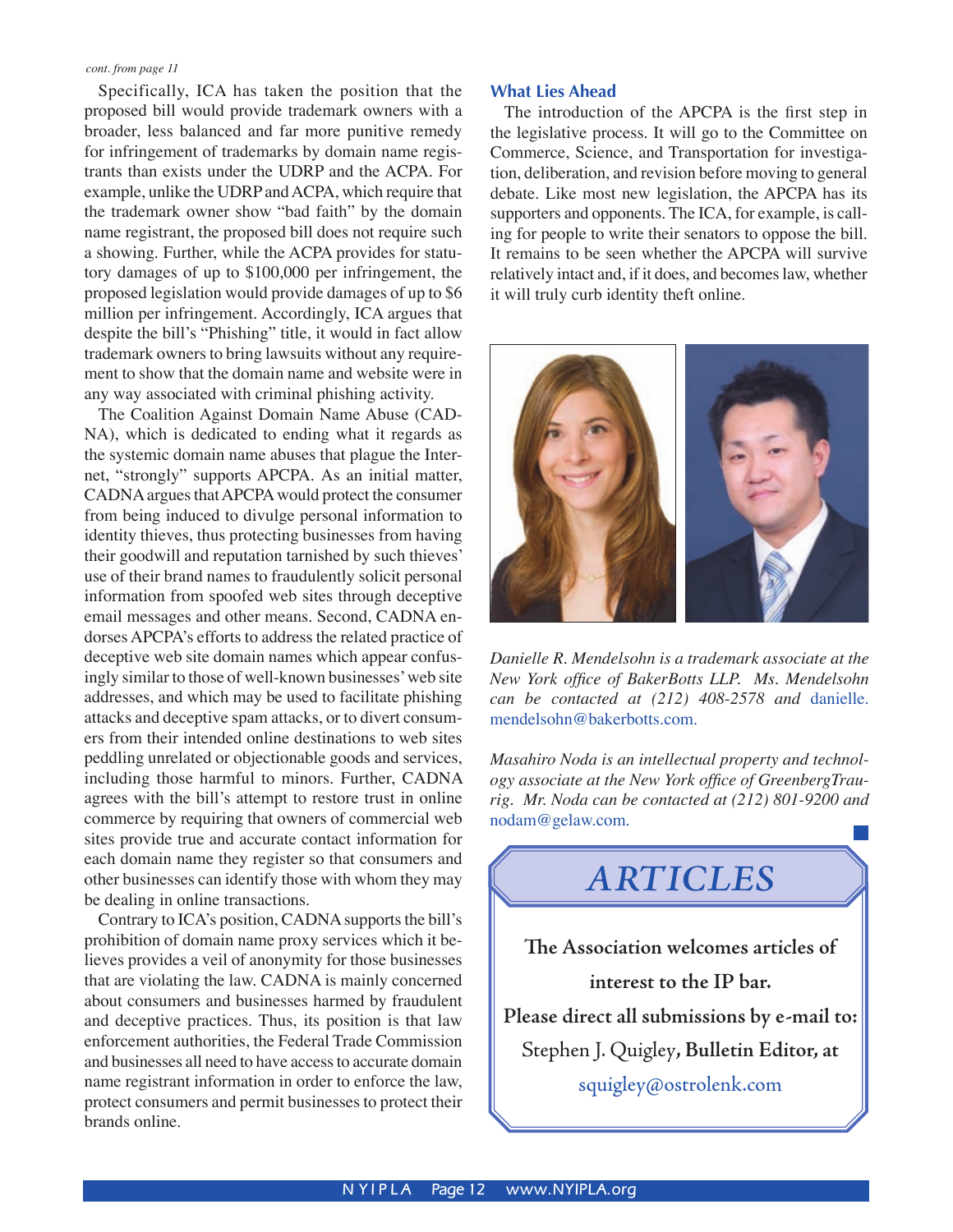

## "As Time Goes By - A Wake-Up Call for Our Nation's IP Policies" *by Dale Carlson*

 $\hat{A}$  midst his fascinating keynote presentation<br>hald this year at the University Club on May 21st held this year at the University Club on May 21st, Professor Hugh Hansen issued a wake-up call to the gathered crowd.

Professor Hansen, a teacher of Constitutional and IP law at Fordham Law School, offered his opinion that the mandate emanating from the recent decision in *eBay Inc v. MercExchange, L.L.C.*, 547 U.S. 388 (2006) is unconstitutional. In that case, the Supreme Court held that patentees suing to enforce their patents must pass a four-factor test, including a showing of irreparable harm, before being entitled to a permanent injunction against an infringer. By implication, the *Ebay* holding is applicable to copyright holders in copyright violation actions as well.

Professor Hansen suggested that the Supreme Court in *Ebay* failed to appreciate the unique consideration that our Founding Fathers gave to patent and copyright holders when it wrote into the Constitution Article 1, Section 8, Clause 8 to empower Congress to provide an "exclusive right" to authors and inventors, as a way to "promote the Progress of Science and the useful arts".

We are left to wonder whether the Supreme Court, in construing the verbiage "in accordance with the principles of equity" recited in Section 283 of the 1952 Patent Act, failed to give proper credence to Section 154(a)(1) which expressly recites the "right to exclude" afforded by a patent.

The current patent statute traces all the way back to the Patent Act of 1819 which gave courts the equitable jurisdiction to grant injunctions. Although it may be difficult to discern the intent of Congress in 1819, it is safe to say that it believed that legal remedies would not suffice to protect the patentees' exclusive rights.

In 1908, the Supreme Court succinctly spoke to



the issue in *Continental Paper Bag Co. v. Eastern Paper Bag Co.*, 210 U.S. 405 (1908), when it noted that reducing the entitlement to injunctive relief for patent

*Dale Carlson, a partner at Wiggin & Dana, serves as the NYIPLA Historian, and as Second Vice President.*

infringement "runs contrary to the long-settled view that the essence of a patent grant is the right to exclude others from profiting by the patented invention."

Our Association's Past President, Judge Giles Rich, brought the right perspective to the course he taught at Columbia Law School for a decade-and-a-half during the 1940s and 1950s. He would tell the class "everyone in business knows what it means to have an ʻexclusive', it means that you have a right to exclude others." But for the fact that Judge Rich was a coauthor of the 1952 Patent Act, his words might carry less weight than they do for patent practitioners.

We may wonder how Judge Rich was selected to draft the patent statute during his tenure as an Officer of our Association. It was, of course, no coincidence. Through his involvement in our Association's legislative activities, he was selected by the National Council of Patent Law Associations (later called the "NCIPLA") to assist Congress in the revision and codification of the patent statutes into what became the 1952 Patent Act.

NCIPLA's future role in legislative initiatives was effectively neutralized when it recently became a committee of the AIPLA called the "IP Law Associations Committee". That committee presumably promotes the AIPLA's legislative and policy agenda, as opposed to the legislative and policy goals of the local and regional IP law associations across the country.

Accordingly, our Association may need to find a new approach to insure that its voice is heard in IP legislative matters, as well as in regard to judicial and administrative appointments that will have an impact on the development of patent, trademark and copyright law.

Although patent reform in Congress is deadlocked for the moment, we are in an election year that presages a new administration. Perhaps the new administration will offer a new perspective on patent reform that legislatively addresses recent Supreme Court decisions, such as *Ebay*. It also may decide to appoint a new PTO Director. It also may have the opportunity to nominate candidates to join the Federal Circuit Court of Appeals. Indeed, four judges sitting on that court are currently eligible to take "senior status" and four more will be eligible shortly.

In all of these areas, the new administration will need the guidance of experienced IP practitioners. What organization is better equipped to provide that guidance than our Association? Clearly, our Association must respond to Prof. Hansen's wake-up call for the benefit of our profession, and the clients we serve.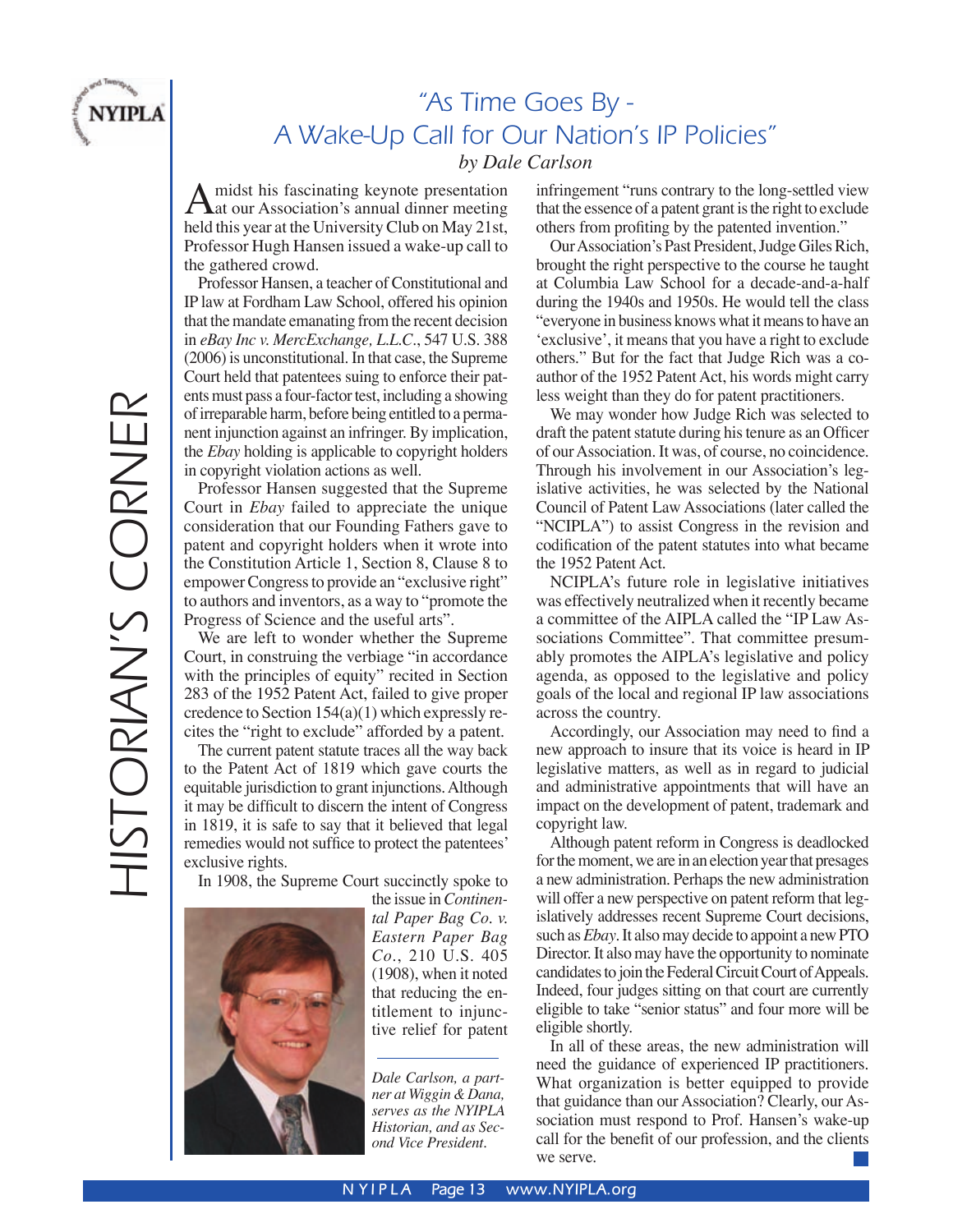## "DIVINING" COMMERCIAL USE OF TRADEMARKS ON THE INTERNET

*by James H. Gibson and Jason H. Kasner*

#### **INTRODUCTION**

 In *General Conf. Corp. of Seventh-Day Adventists v. McGill*, 2008 U.S. Dist. LEXIS 45526 (W.D. Tenn. June 11, 2008), Defendant Walter McGill's incorporation of trademarks owned by the worldwide Seventh-day Adventist Church (the "Church") into domain names for his small, splinter church was tantamount to trademark infringement and unfair competition according to the U.S. District Court for the Western District of Tennessee. However, it was the Court's over inclusive interpretation of "use in commerce" of trademarks on the Internet that makes this case a cautionary tale for trademark practitioners.

#### BACKGROUND

 Plaintiffs, General Conference of Seventh-day Adventists and the General Conference Corporation of Seventh-day Adventists, are religious associations that represent the interests and maintain all the assets of the Church, including intellectual property rights associated with the Church. The Church is a well-known worldwide religious community whose mission is, according to its website at *http://www.adventist.org*:

"to proclaim to all people the everlasting gospel in the context of the Three Angels' messages of Revelation 14:6-12. The commission of Jesus Christ compels us to lead others to accept Jesus as their personal savior and to unite with His church, and nurture them in preparation for His soon return."

The Church is also heavily involved in missionary work, and spreading the gospel throughout the world is one of its prime goals: "the mission goals of the Christian church, Adventists are promoters of human freedom and responsibility, especially emphasizing freedom of religion for all peoples." The Seventh-day Adventists are diligent in protecting their intellectual property rights. Plaintiff General Conference Corporation of Seventh-day Adventists owns several federally registered trademarks, including SEVENTH-DAY ADVENTIST®, ADVEN-TIST®, and GENERAL CONFERENCE OF SEVENTH-DAY ADVENTISTS<sup>®</sup> for use in connection with a variety of religious goods and services, including church-related and missionary services. It also alleges trademark rights in the designation SDATM which it claims to have used for many years to denote the Church.

Defendant McGill was originally a member of the Church and, after many years, decided to stray from the

flock to follow his own calling and formed a new splinter church. McGill maintained that he was divinely mandated to form the new church and to christen it "Creation Seventh Day Adventist Church". Citing divine decree, McGill maintained his new church's name despite his knowledge of Plaintiffs' prior trademark rights in the term SEVENTH DAY ADVENTIST®. McGill also created the following Internet domain names which incorporated parts of Plaintiffs' trademarks: *7th-day-adventist.org*; *creation-7th-day adventist-church.org*; *creationseventhdayadventistchurch.org*; and *csda.us*.

#### **PROCEEDINGS**

 Plaintiffs decided to address the defendant's alleged misappropriation of their trademarks and his acts of unfair competition through both federal and Tennessee state law, including charges of a) trademark infringement under Lanham Act §32; b) unfair trade practices in violation of Lanham Act §43(a); c) trademark dilution under Lanham Act §43(c); d) cyberpiracy based on appropriation of Plaintiffs' trademarks in domain names under Lanham Act §43(d)(1); e) common law trademark infringement; f) common law unfair competition; g) unfair and deceptive trade practices under Tennessee's Consumer Protection Act – Tenn. Code Ann. §§18-101 *et seq.*; and h) injury to Plaintiffs' business reputation or dilution of Plaintiffs' trademarks under Tenn. Code Ann. §47-25-213.

 McGill raised several defenses in his Answer, including a) First Amendment; b) laches; c) fair use; d) the mark was not in use in commerce; and, interestingly, e) Plaintiffs had deviated from their own religious doctrines. Plaintiffs subsequently moved for summary judgment on all counts.

The Court granted summary judgment on Plaintiffs' trademark infringement and unfair competition claims based on their SEVENTH-DAY ADVENTIST mark, but denied summary judgment on those same claims based on the ADVENTIST and SDA marks. The Court also denied summary judgment on the cyberpiracy claim for what the Court determined to be a failure by Plaintiffs to demonstrate McGill's "bad faith intent to profit under the mark," a key factor under the statute. The Court also denied Plaintiffs' dilution claims because they were not adequately addressed in their motion which was mainly an exploration of likelihood of confusion, which is not included in the test for dilution under either federal or Tennessee anti-dilution law.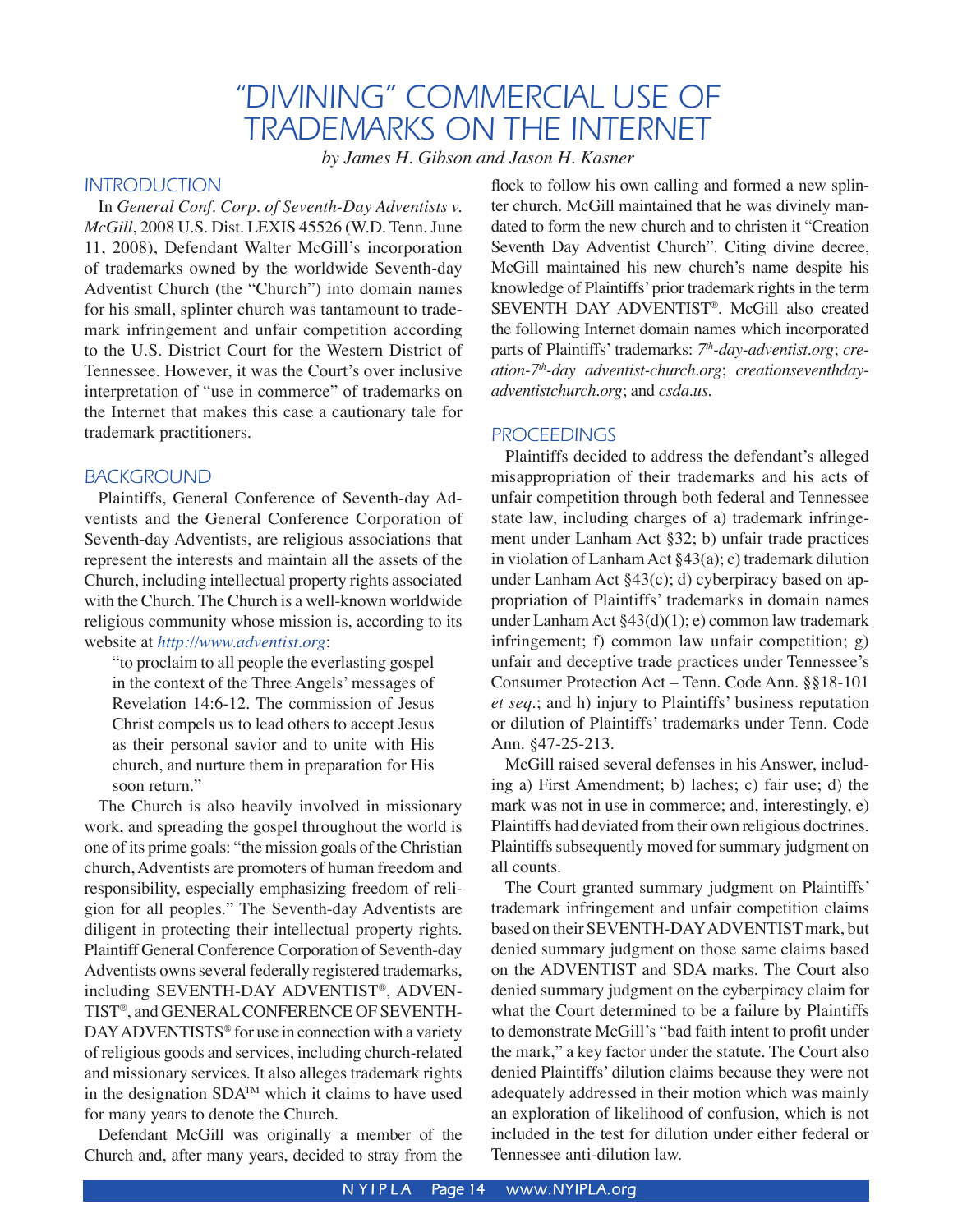Applying the Sixth Circuit's likelihood of confusion test in *Interactive Products Corp. v. A2Z Mobile Office Solutions, Inc.*, 326 F.3d 687, 694 (6<sup>th</sup> Cir. 2003), the Court balanced the following factors: strength of the senior marks; relatedness of the parties' goods and services; similarities of the marks; evidence of actual confusion; marketing channels used; likely degree of purchaser care; and likelihood of expansion of the lines, finding that almost every factor weighed in favor of Plaintiffs. The Court primarily focused on the fact that McGill used his marks in a similar manner as the Church and for similar goods and services which was likely to confuse consumers about the source of McGill's goods/services and whether he was affiliated with the Church.

#### **DEFENSES**

 The Court summarily rejected each of McGill's defenses out of hand.

The First Amendment defense was struck down since the Court's own precedent held that the Free Exercise Clause is not implicated in determining the trademark and intellectual property rights of religious organizations. McGill's laches defense met a similar fate because he failed to argue the key components, namely, that after learning of McGill's use of the marks, Plaintiffs' delay in bringing suit was inexcusable or unreasonable and that McGill was unduly prejudiced as a result. McGill's fair use defense was denied because the Court determined his use of Plaintiffs' marks to identify and advertise his church constituted a trademark use under Lanham Act §45. McGill's novel defense that the Church's marks were invalid because the Church had deviated from its own doctrine was also denied because the Court held such a ruling would be an affront to the First Amendment and could find no authority to support such a defense in a trademark infringement and unfair competition case.

 The last of McGill's defenses was that his uses of Plaintiffs' marks were not "uses in commerce" and thus not subject to attack on the basis of trademark infringement or unfair competition. The Court dismissed this defense in a one line statement: "At least one circuit has held that ʻthe jurisdiction of the Lanham Act constitutionally extends to unauthorized uses of trademarks on the Internet' because ʻthe Internet is generally an instrumentality of interstate commerce.'" (quoting the Court of Appeals for the Tenth Circuit in the recent case *Utah Lighthouse Ministry v. Found. for Apologetic Info. & Research*, 527 F.3d 1045, 86 U.S.P.Q.2d 1865 (10<sup>th</sup> Cir. 2008)). The Court's language here appears to stand for the proposition that any use of another's trademark on the Internet is *automatically* a use in interstate commerce and therefore subject to attack on the basis of infringement. However, as other courts, including the 10th Circuit itself in the *Utah Lighthouse* case, have held, use on the Internet is only half the question.

#### "USE IN COMMERCE" ON THE INTERNET

 Trademark practitioners need carefully consider the potential repercussions of the Tennessee Court's statements in dismissing McGill's "no use in commerce" defense. Much of the case law in this area deals with the familiar circumstance of a parody (*OBH, Inc., v. Spotlight Magazine, Inc.*, 86 F. Supp.2d 176 (W.D.N.Y. 2000) – a parody website of the Buffalo News under the domain name "*thebuffalonews.com*" was considered a use in commerce because use of the domain name was likely to frustrate consumers from accessing the plaintiff's services) and "critique" cases (*Bally Total Fitness Holding Corp. v. Faber*, 29 F. Supp.2d 1161 (C.D. Cal. 1998) – holding, famously, that use of Plaintiff's BALLY mark on its web site ("Bally sucks") was a fair use, since the site, and thus the use of Plaintiff's trademark, was noncommercial in nature). In these cases and their progeny, one of the most critical determinations in establishing trademark infringement has been whether a defendant's incorporation of trademarks in a domain name, in and of itself, constitutes actual and actionable use in commerce under the Lanham Act?

 The Court in *McGill* may have oversimplified the use in commerce determination in a dangerous way by intimating that mere use on the Internet *alone* was enough to be considered a "commercial use" under the Lanham Act. In order to invoke the protection of the Lanham Act, a plaintiff must show that the alleged infringer used the plaintiff's mark "in connection with goods and or services" 15 U.S.C. §1125(a)(1). This requirement has often been referred to as the "commercial use requirement" (*Utah Lighthouse* at 1054) which may be the cause of much confusion in this area, since the standard is often confused with the phrase "use in commerce." "Use in commerce," however, is simply a jurisdictional necessity to justify any law passed by Congress under the Commerce Clause and is not a predicate to liability under the Lanham Act. *Id.* See also, *Steele v. Bulova Watch Co.*, 344 U.S. 280, 283, 97 L. Ed. 319, 73 S. Ct. 252, 1953 Dec. Comm'r Pat. 424 (1952); *OBH, Inc.* at 185.

As astutely pointed out by the Ninth Circuit, focusing on a defendant's use of a plaintiff's trademark "in commerce" to determine liability under the Lanham Act is erroneous, since the correct liability determination hinges on whether the defendant's use was "in connection with a sale of goods or services" rather than a mere "use in commerce." *Bosley Med. Inst., Inc. v. Kremer*, 403 F.3d 672, 677, 74 USPQ2d 1280 (9th Cir. 2005). Courts have conceded that since the Internet is "generally an instru-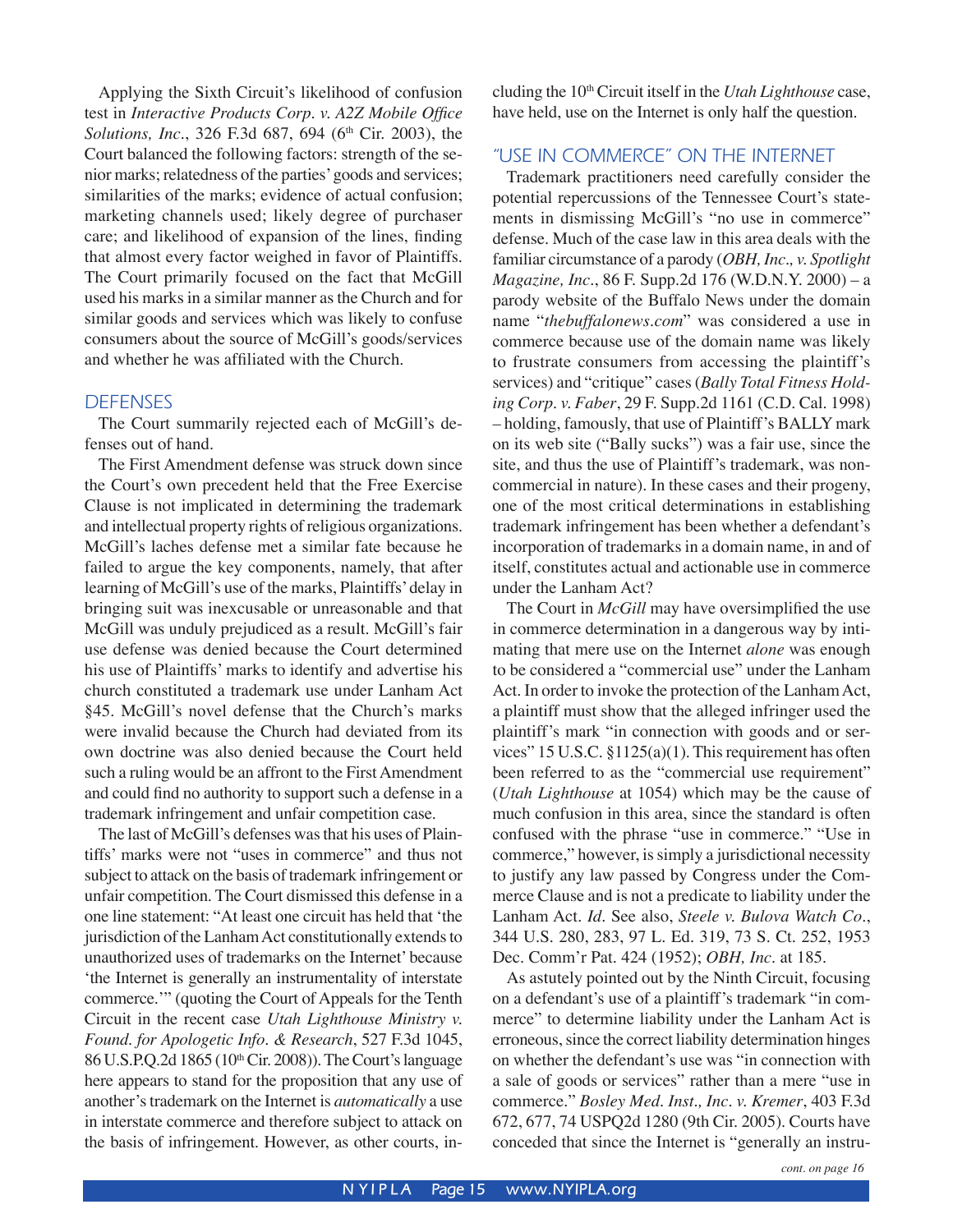mentality of interstate commerce," the jurisdiction of the Lanham Act extends to unauthorized uses of trademarks on the Internet. *Utah Lighthouse* at 1054 (citing *United States v. Schaefer*, 501 F.3d 1197, 1201, n. 8 (10<sup>th</sup> Cir. 2007)). However, more is needed than just a showing of "use in commerce" to establish liability under the Lanham Act – the infringing mark must be used in connection with the sale of goods and services. Absent use in this manner, all trademark uses on the Internet would be considered actionable uses in commerce simply by virtue of appearing on the Internet. Such a result would expand the reach of the Lanham Act at the expense of free speech and fair use considerations.

#### **CONCLUSION**

 The Court in *McGill* appeared to make a dangerous oversimplification in its refusal of McGill's defense that his use of Plaintiffs' marks was not an actionable use in commerce. Trademark practitioners must take note that courts, like the *McGill* Court, have attributed mere use of another's mark on the Internet sufficient to sustain an infringement action under the Lanham Act, whether

or not the mark was used in connection with the sale of goods or services. The *McGill* Court's reasoning, taken to its logical end, would validate actions under the Lanham Act whenever the alleged infringing mark is used on the Internet, whether or not a defendant uses the mark in connection with goods and services. Such reasoning lends itself to involvement of fair uses and other free speech uses of trademarks. Clients should be advised that the risk associated in using another's mark on the Internet, in and of itself, may be enough to trigger liability under the Lanham Act regardless of whether the marks are used in connection with the sale of goods or services. Clients should be advised and cautioned that when using another party's mark on the Internet, and especially as part of a domain name, defenses premised on non-use of the mark in commerce may not be sufficient.

*James M. Gibson is a partner and Jason H. Kasner is an associate at Powley & Gibson, P.C. They can be contacted at 212-226-5154 and, respectively,* jmgibson@powleygibson. com *and* jhkasner@powleygibson.com. *Both are members of the NYIPLA's Internet Law Committee.* a sa

CLE Program - *Handbags at High Noon*

**o**n September 12, 2008, to a packed house at the Harvard Club, Professor Susan Scafidi of Fordham University School of Law presented a CLE program entitled "Handbags at High Noon: The Debate over Intellectual Property and Fashion Design".

 Professor Scafidi has testified before Congress in favor of the Design Piracy Prohibition Act (H.R. 2033 /

provided some insights into the possible future of fashion design protection in this country.

 Attendees received a summary of current U.S. laws applicable to fashion designs, the text of the pending legislation, Ms. Scafidi's written statement to Congress, and two of her publications (*Intellectual Property and Fashion Design*, 1 Intellectual Prop-

S. 1957) which would create a limited right to protect designs under the Copyright Act. Her presentation addressed the history of design protection in the United States, including the bases for current law and the absence of meaningful protection for fashion designs under such law. Professor Scafidi presented an analysis of the current legislation and



Left to Right: Jonathan Moskin, Susan Scafidi, Suzanna Carlos

erty and Information Wealth (Peter K. Yu, ed. 2006) and the forthcoming *F.I.T.: Fashion as Information Technology,* Syracuse Law Review (2008)).

 The event was organized by the Association's Meetings and Forums Committee, Richard Erwine, Chair, and Design Protection Committee, Jonathan Moskin, Chair.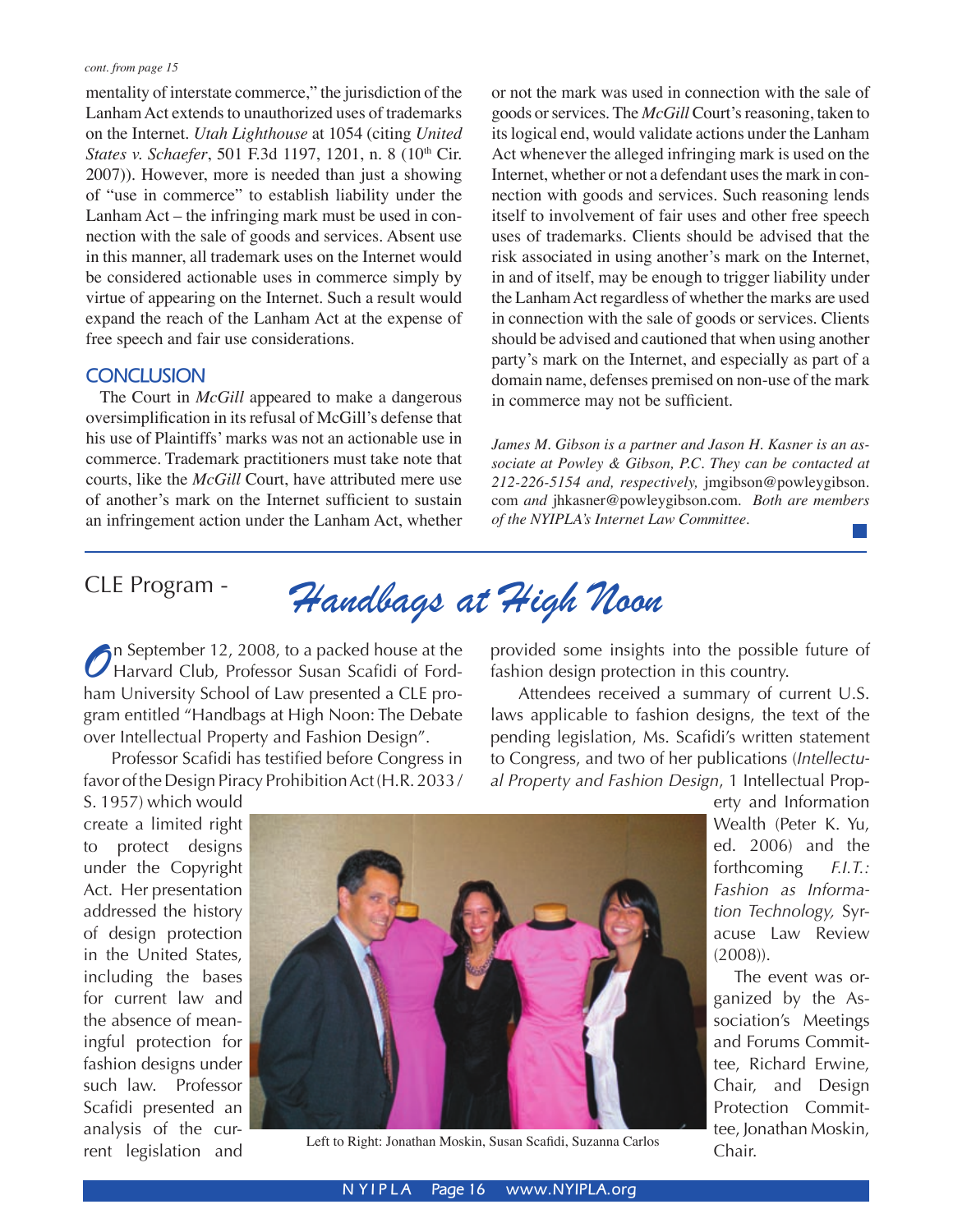

# Annual Meeting and Dinner May 21, 2008

More than 100 members and guests attended the NYIPLA'S Annual Dinner at the University Club where incoming Association President Anthony Giaccio provided an eventual of the next vear and events aloned for the unequality ve an overview of the past year and events planned for the upcoming year.

#### **KEYNOTE SPEAKER**

**Professor Hugh Hansen**, Professor of Constitutional Law and Intellectual Property Law at the Fordham University School of Law, compared the IP world of 1988 with the much more fragmented IP community today.

#### **INVENTOR OF THE YEAR**

The Inventor of the Year award recognizes an individual or group who, through inventive talents, has made worthwhile contributions to society by promoting "the progress of Science and useful Arts." Two awards were granted this year:

**Dr. Bernard S. Meyerson** of the IBM Systems & Technology Group for his groundbreaking research in Si/SiGe technology and discoveries that led to the formation of device quality silicon-germanium (SiGe) films for use in ultrafast transistors.

**Dr. Pedro M. Buarque De Macedo** of Catholic University of America for his research related to glass science that has resulted in a wide variety of beneficial applications, including fiber optics, defense fuels, disposal techniques for radioactive and hazardous waste materials, and improved high density foam glass materials that are stronger and lighter than concrete and may be more resistant to terrorist attacks or natural disasters.

#### **CONNER WRITING COMPETITION WINNERS**

This award, named in honor of The Honorable **William C. Conner**, Senior District Judge, Southern District of New York, and past president of the NYIPLA, recognizes excellence in writing by law students in the field of intellectual property law. Judge Conner presented the awards to:

**Kiran Nasir Gore** from Brooklyn Law School (First Place) for her paper "Trademark Battles in a Barbie Cyber World."

**Thomas Foley** from Emory University Law School (Second Place) for his paper "Show Me the Money!: Third-Party Copyright Infringement Liability Reaches Investors & Lenders."

 $\mathcal{S}$ ] �� The Alaaal Diaael (Federal ��������� **ONOR OF THE Friday, March 27, 2009** Waldorf=Astoria 301 Park Avenue New York, NY **SAVE THE DATE!!!**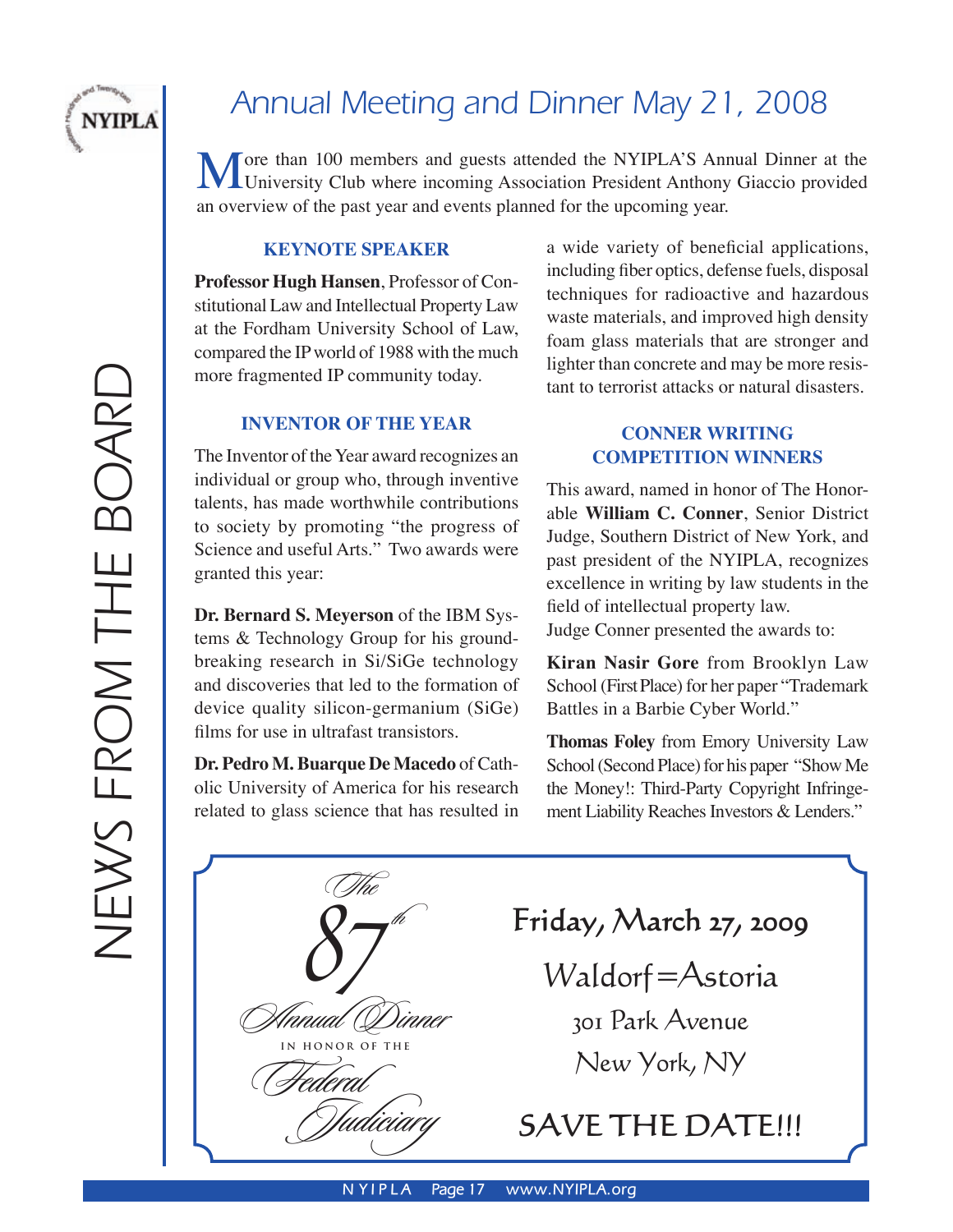## NYIPLA Annual Meeting

The NYIPLA Annual Meeting was held on May 21<sup>st</sup> at the Union Club. Reports were presented by President Christopher Hughes and each of the Committee Chairs who discussed the events and accomplishments of the past year. In addition, new officers and board members were inducted for the 2008 – 2009 term:

## 2008 – 2009 Officers

| President-Elect  Mark J. Abate                  |  |
|-------------------------------------------------|--|
| First Vice President Dale L. Carlson            |  |
| Second Vice President Theresa M. Gillis         |  |
|                                                 |  |
|                                                 |  |
| Immediate Past President  Christopher A. Hughes |  |

## 2008 – 2009 Board of Directors

Ronald A. Clayton Thomas J. Meloro Alexandra B. Urban Anthony LoCicero Jeffrey Myers David Ryan Doreen L Costa John M. Delehanty Allan A. Fanucci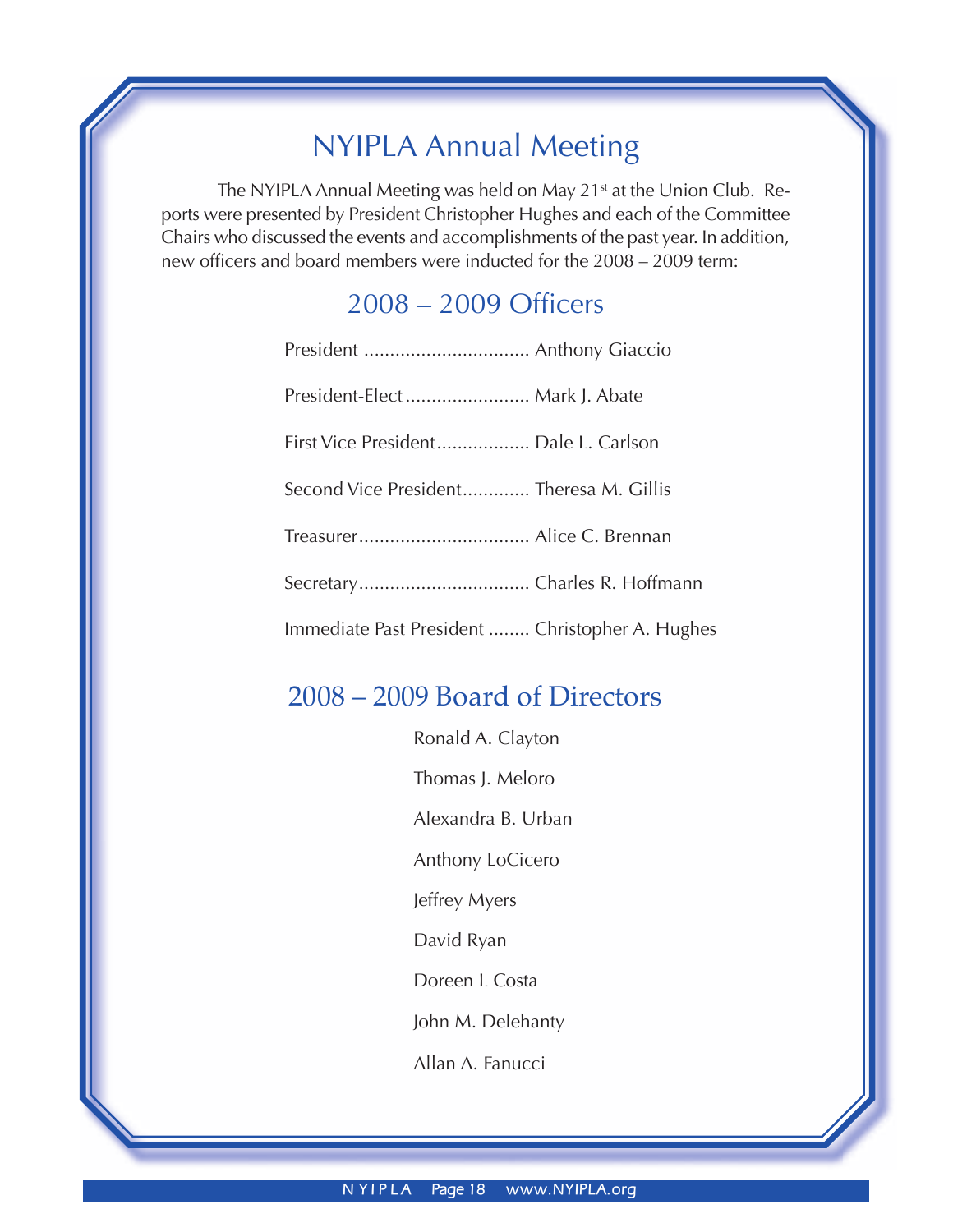# **NYIPLA 2008-2009 Committees**

#### **Committee on Alternative Dispute Resolution**

*Scope of the Committee*. To consider the use of alternative dispute resolution techniques, including arbitration, in resolving intellectual property disputes and to make recommendations with respect thereto to the Board of Directors.

*Mission*: To disseminate information about alternative dispute resolution topics in a CLE format program or an article for publication in the Bulletin.

> Chair: Walter E. Hanley, Jr. Board Liaison: Alice Brennan

#### **Amicus Committee**

*Scope of the Committee*. To coordinate the activities of the Association relating to preparation and submission of amicus briefs, and to make recommendations with respect thereto to the Board of Directors.

*Mission*: To implement the Amicus Committee Guidelines adopted by the Board.

> Chair: Charles Weiss Board Liaison: Dave Ryan

#### **Committee on Antitrust, Inequitable Conduct and Misuse**

*Scope of the Committee*. To consider the antitrust laws, insofar as they relate to intellectual property, and other unfair conduct in connection with intellectual property including inequitable conduct and misuse, and to make recommendations with respect thereto to the Board of Directors.

*Mission*: To explore the implications of patent pooling agreements between competitors for research and development initiatives.

> Chair: Douglas Nemec Board Liaison: Dave Ryan

#### **Biotechnology Committee**

*Scope of the Committee*. To consider intellectual property issues having an impact on the biotechnology sector and to make recommendations with respect thereto to the Board of Directors. *Mission*: To disseminate information about intellectual property practice having an impact on the biotechnology sector in a CLE format program or an article for publication in the Bulletin and to interact with biotechnology associations, such as NYBA and BIO.

> Chair: Thomas Gallagher Board Liaison: Allan Fanucci

#### **Chemical/ Pharmaceutical Committee**

*Scope of the Committee*. To consider intellectual property issues having an impact on the chemical/pharmaceutical sectors and to make recommendations with respect thereto to the Board of Directors.

*Mission*: To disseminate information about intellectual property practice having an impact on the chemical/pharmaceutical sectors in a CLE format program or an article for publication in the Bulletin.

> Chair: Michael Levy Board Liaison: Allan Fanucci

### **Committee on Consonance and Harmonization in the Profession**

#### **(Young Lawyers Committee)**

*Scope of the Committee*. To address the concerns and needs of minorities, women and newly-admitted lawyers. *Mission*: To develop programs to increase participation of young lawyers in the activities of the Association.

> Chair: Sonja Keenan Board Liaison: Anthony Giaccio

#### **Committee on Continuing Legal Education**

*Scope of the Committee*. To formulate and present continuing legal educational seminars of interest to the broad spectrum of the Association's membership and to make recommendations with respect thereto to the Board of Directors. *Mission*: To plan and host at least a Fall one-day patent CLE

program and a Spring half-day trademark CLE program consistent with the programs that have been held in prior years.

Chair: Dorothy Auth Board Liaison: Thomas Meloro

#### **Committee on Copyrights**

*Scope of the Committee*. To consider all aspects of United States, foreign and multi-national copyright law and practice and to make recommendations with respect thereto to the Board of Directors. The Committee shall keep fully informed as to all procedures, rules, regulations and decisions, statutes, treaties, agreements and conventions, existing or proposed, relating to copyrights and make recommendations to the Board of Directors regarding any changes therein.

*Mission*: To disseminate information about intellectual property practice relating to Copyrights in a CLE format program or an article for publication in the Bulletin.

Chair: David Einhorn

Board Liaison: Ronald Clayton

#### **Corporate Practice Committee**

*Scope of the Committee*. To consider intellectual property issues having an impact on in-house intellectual property counsel and to make recommendations with respect thereto to the Board of Directors.

*Mission*: To disseminate information about intellectual property practice having an impact on in-house intellectual property counsel in a CLE format program or an article for publication in the Bulletin.

> Chairs: Susan McGahan and Alexandra Urban Board Liaison: Alexandra Urban

#### **Committee on Design Protection**

*Scope of the Committee*. To study the protection of designs and related legislative proposals, and to make recommendations with respect thereto to the Board of Directors. *Mission*: To review and comment on proposed legislation to limit the scope of protection of design patents and to make recommendations to the Board of Directors with respect thereto.

Chair: Thomas Spath Board Liaison: John Delahanty

*cont. on page 20*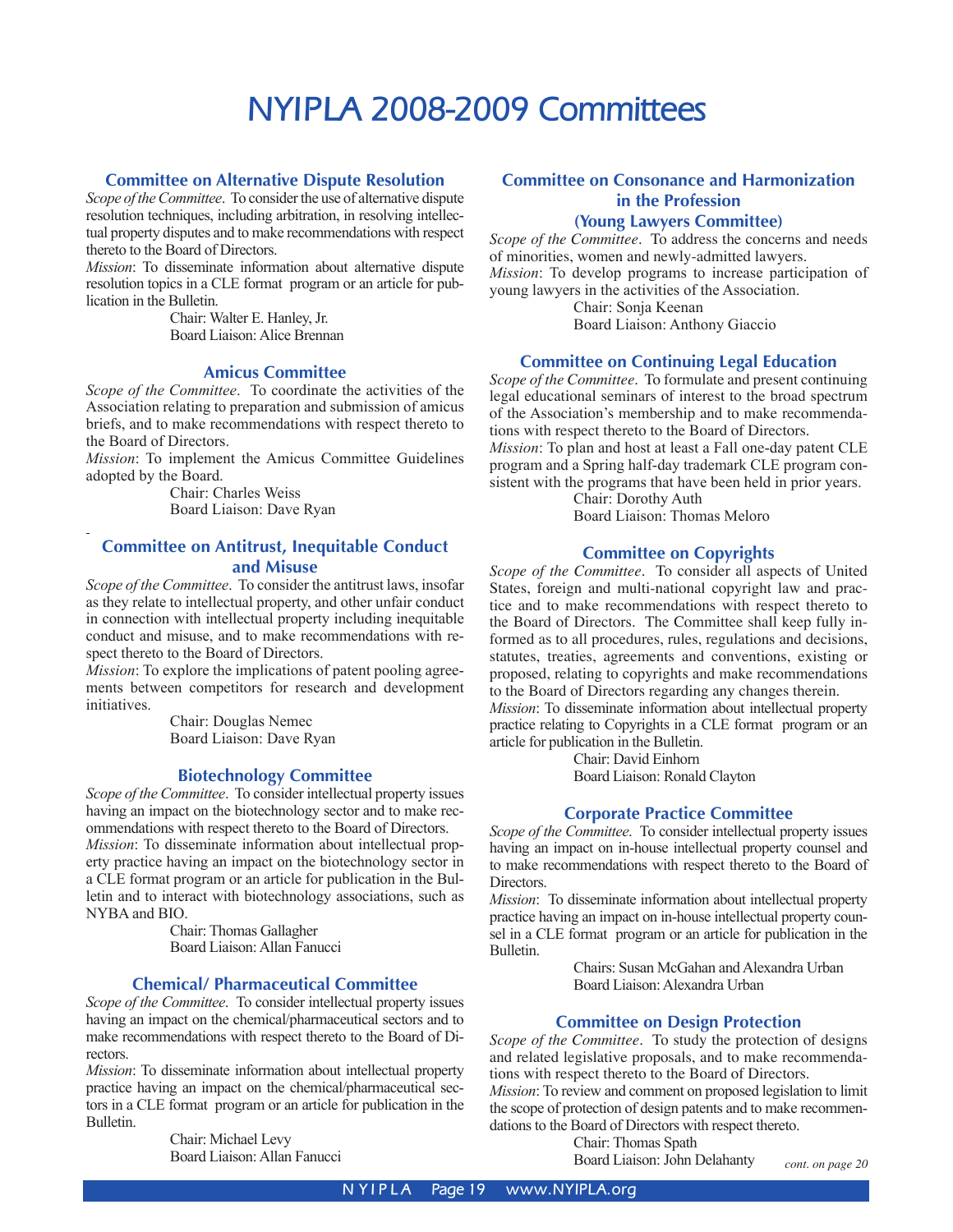#### **Discovery Committee**

*Scope of the Committee*. To consider discovery issues in intellectual property cases and to make recommendations with respect thereto to the Board of Directors.

*Mission*: To disseminate information about discovery practices having an impact on intellectual property litigation, including electronic discovery demands and production, and minimizing the expense of patent litigation in a CLE format program or an article for publication in the Bulletin.

> Chair: Jeffrey Ginsberg Board Liaison: John Delahanty

#### **Electronics/Computer Committee**

*Scope of the Committee*. To consider intellectual property issues having an impact on the electronics/computer sectors and to make recommendations with respect thereto to the Board of Directors. *Mission*: To disseminate information about intellectual property practice having an impact on the electronics/computer sectors in a CLE format program or an article for publication in the Bulletin.

Chair: Neil Sirota

Board Liaison: Ronald Clayton

#### **Financial Industry Committee**

*Scope of the Committee*. To consider intellectual property issues having an impact on the financial sector and to make recommendations with respect thereto to the Board of Directors. *Mission*: To disseminate information about intellectual property practice having an impact on the financial sector in a CLE format program or an article for publication in the Bulletin.

Chair: Robert Fischer

Board Liaison: Ronald Clayton

#### **Inventors of the Year Awards Committee**

*Scope of the Committee*. To publicize, gather nominations, and review nominations for Inventors of the Year awards, and to make recommendations to the Board of Directors with respect thereto.

> Chair: John Moehringer Board Liaison: Terri Gillis

#### **Committee on Internet Law**

*Scope of the Committee*. To consider the intellectual property aspects of computer, entertainment and media law and practice and to make recommendations with respect thereto to the Board of Directors.

*Mission*: To disseminate information about intellectual property practice relating to computer, entertainment and media law and practice in a CLE format program or an article for publication in the Bulletin.

> Chair: Paul Reilly Board Liaison: Alexandra Urban

#### **Law School Writing Competition Awards Committee**

*Scope of the Committee*. To publicize and conduct a law school writing competition on an intellectual property law topic and to make recommendations to the Board of Directors with respect thereto.

> Chair: Maren Perry Board Liaison: Thomas Meloro

#### **Committee on Legislative Oversight**

*Scope of the Committee*. To monitor and report to the Association developments relating to intellectual property legislation, and to make recommendations with respect thereto to the Board of Directors.

*Mission*: To consider patent reform legislation currently pending in Congress and to make recommendations to the Board regarding such reforms.

> Chair: John Ryan Board Liaison: Charles Hoffmann

#### **Committee on License to Practice Requirements**

*Scope of the Committee*. To keep fully informed as to requirements and proposed requirements affecting the practice of members of the Association before government agencies, including the Patent and Trademark Office and the Courts, relating to admission to practice, qualifications for practice, continuing legal education and specialization, and to make recommendations for changes thereto to the Board of Directors.

*Mission*: To report to the Board on the current developments in the Patent and Trademark Office with regard to requiring continuing legal education for registered patent attorneys and patent agents.

> Chair: Jay Anderson Board Liaison: Allan Fanucci

#### **Committee on Licensing**

*Scope of the Committee*. To consider intellectual property licensing issues and to make recommendations with respect thereto to the Board of Directors.

*Mission*: To disseminate information about intellectual property licensing in a CLE format program or an article for publication in the Bulletin.

> Chair: Paul Ragusa Board Liaison: Charles Hoffmann

#### **Committee on Litigation Practice and Procedure**

*Scope of the Committee*. To consider legislation and rules affecting practice and procedural matters in intellectual property litigation outside the Patent and Trademark Office, and other matters relating to practice in such litigation, and to make recommendations with respect thereto to the Board of Directors. *Mission*: To consider issues regarding the transfer of intellectual property cases on the basis of an inconvenient forum and to report such information to the Board.

> Chair: Bartholomew Verdirame Board Liaison: Anthony LoCicero

#### **Local Patent Rules Committee**

*Scope of the Committee*. To consider legislation and rules affecting practice and procedural matters in intellectual property litigation in the District Courts, and other matters relating to practice in such litigation, and to make recommendations with respect thereto to the Board of Directors.

*Mission*: To consider dissemination of this Association's proposed Local Patent Rules and to reconsider the Association's proposed Local Patent Rules in light of new local patent rules adopted by District Courts around the country, and to make recommendations with respect thereto to the Board.

> Chairs: Daniel DeVito and Robert Scheinfeld Board Liaison: Anthony LoCicero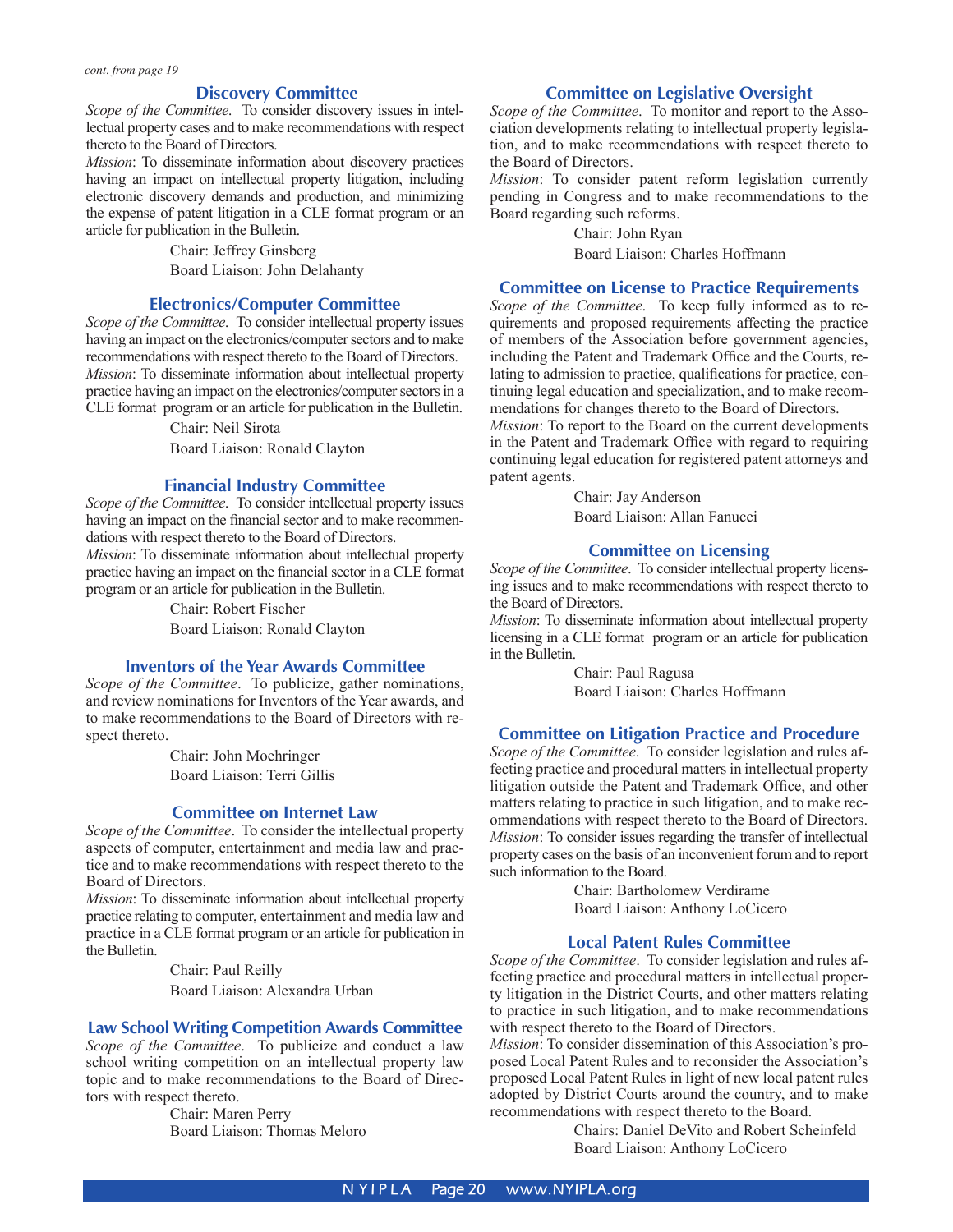#### **Committee on Meetings and Forums**

*Scope of the Committee*. To prepare and conduct a series of monthly educational meetings of the Association other than meetings of the Officers, Committees and Board of Directors, the Annual Meeting of the Association and the Annual Dinner in Honor of the Federal Judiciary.

*Mission*: To select speakers and topics of interest for such meetings.

Chair: Richard Erwine Board Liaison: Alexandra Urban

#### **Committee on Membership**

*Scope of the Committee*: To promote membership in the Association, to process applications for membership in accordance with Article III of the Bylaws and the Rules on Admissions of the Association and to make recommendations with respect thereto to the Board of Directors.

*Mission*: To develop programs to increase membership from firms and companies that have traditionally supported the Association.

> Chair: Marilyn Brogan Board Liaison: Ronald Clayton

#### **Multinational IP Litigation Committee**

*Scope of the Committee*. To consider intellectual property issues relating to multinational litigations and to make recommendations with respect thereto to the Board of Directors.

*Mission*: To disseminate information about multinational intellectual property litigation practice and strategies in a CLE format program or an article for publication in the Bulletin, e.g., the Committee will explore world-wide gathering evidence for litigation.

> Chair: Jeffrey Butler Board Liaison: Anthony LoCicero

#### **Outreach Committee**

*Scope of the Committee*. To identify and create a strategy for the Association to reach out to organizations with which the Association has not traditionally interacted and to make recommendations with respect thereto to the Board of Directors *Mission*: To develop a strategy to increase awareness of intellectual property law and awareness of the Association to other organizations and to the public.

> Chair: Alicia Russo Board Liaison: Thomas Meloro

#### **Committee on Patent Law and Practice**

*Scope of the Committee*. To consider all aspects of patent laws and practice which affect the rights of United States entities in technology and to make recommendations with respect thereto to the Board of Directors.

*Mission*: To consider issues of patent law and practice and to report such information to the Board.

> Chair: William Dippert Board Liaison: Jeffrey Myers

#### **Committee on Patentable Subject Matter**

*Scope of the Committee*. To consider all aspects of patentable subject matter in the United States and to make recommendations with respect thereto to the Board of Directors. *Mission*: To consider all aspects of patentable subject matter and to report such information to the Board.

> Chair: Peter Ludwig Board Liaison: Dave Ryan

#### **Committee on Privacy Law**

*Scope of the Committee*. To consider all aspects of privacy law in the United States and to make recommendations with respect thereto to the Board of Directors.

*Mission*: To review State and Federal legislation concerning privacy law and to report such information to the Board.

Chair: Jonathan Moskin Board Liaison: Doreen Costa

**Committee on Protection of Privilege**

*Scope of the Committee*. To consider all aspects of the protection of privilege in the United States and to make recommendations with respect thereto to the Board of Directors. *Mission*: To monitor recent decisions concerning the protection of privilege in the United States and to disseminate such information in a CLE format program or an article for publication in the Bulletin.

> Chair: Peter Schechter Board Liaison: Anthony LoCicero

#### **Committee on Publications**

*Scope of the Committee*. To prepare, edit, publish and disseminate such publications as may be requested by the Board of Directors and to make recommendations to the Board with respect thereto.

*Mission*: To provide publications that exemplify the ideals of the Association and that showcase the talent of the intellectual property law community in the Association.

> Chair: Stephen Quigley Board Liaison: Dale Carlson

#### **Committee on Trade Secret Law and Practice**

*Scope of the Committee*. To consider all aspects of United States trade secret law and practice and to make recommendations with respect thereto to the Board of Directors. *Mission*: To disseminate information about intellectual property practice relating to trade secret law and practice in a CLE format program or an article for publication in the Bulletin.

> Chair: Paul Garity Board Liaison: Doreen Costa

#### **Committee on Trademark Law and Practice**

*Scope of Committee*: To consider all aspects of trademark law and practice and to make recommendations with respect thereto to the Board of Directors.

*Mission*: To disseminate information about intellectual property practice relating to trademark law and practice in a CLE format program or an article for publication in the Bulletin.

> Chair: Amy Benjamin Board Liaison: Doreen Costa

#### **Committee on Trial Advocacy and Preparation**

*Scope of the Committee*. To consider trial advocacy and preparation issues and to make recommendations with respect thereto to the Board of Directors.

*Mission*: To disseminate information about trial advocacy and preparation issues in a CLE format program or an article for publication in the Bulletin.

Chair: Ann Marie Hassett Board Liaison: Ronald Clayton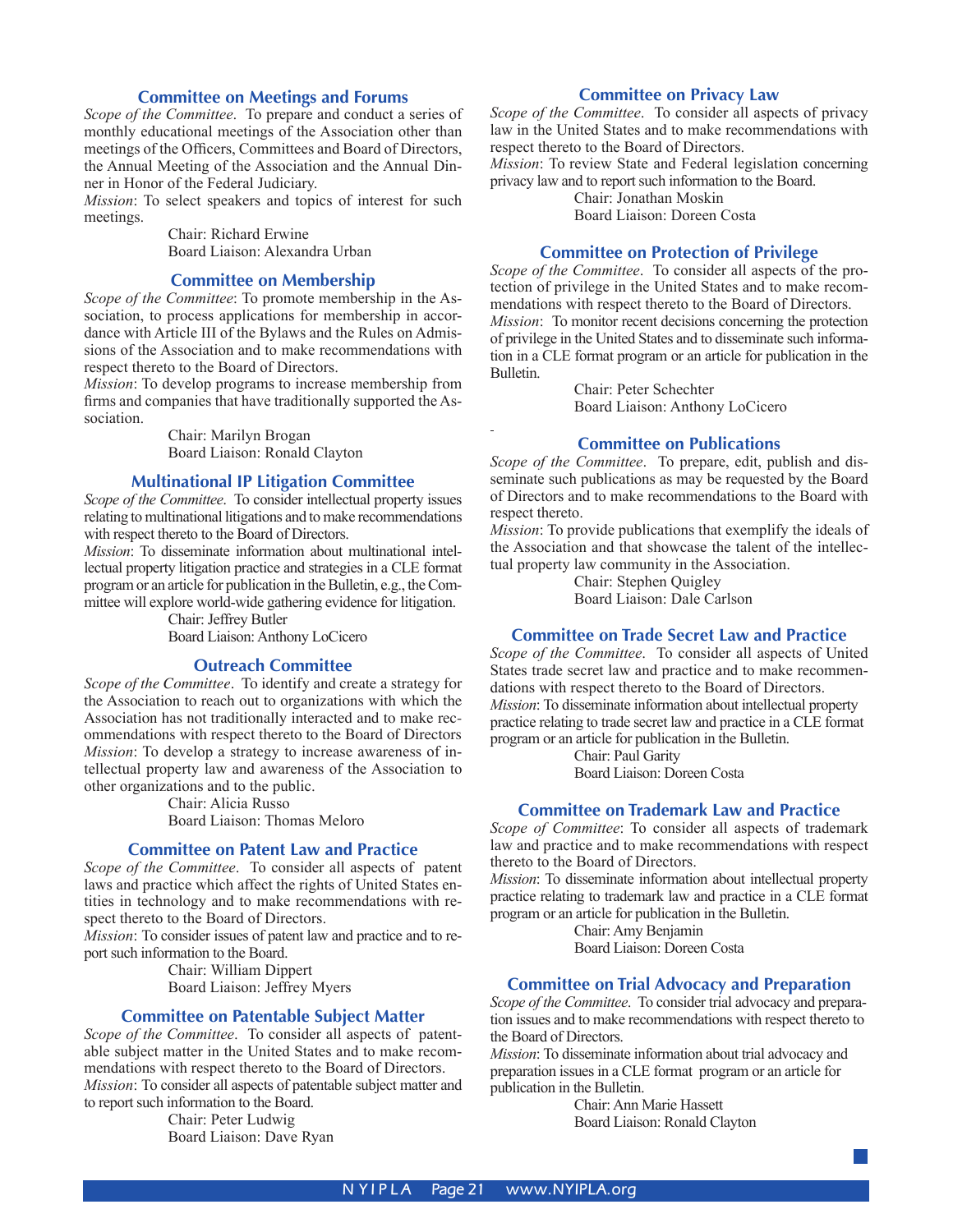## NEW YORK INTELLECTUAL PROPERTY LAW ASSOCIATION Committee Preferences 2008-2009

## *Sign Up ON-LINE by December 15, 2008*

Log on to the Association's website at www.NYIPLA.org and access the "Committee" link

For inquiries, please contact the NYIPLA Executive Office by calling (201) 634-1870

- Alternative Dispute Resolution
- Amicus
- Antitrust, Inequitable Conduct and Misuse
- Biotechnology
- Chemical/Pharmaceutical
- Continuing Legal Education
- Copyrights
- Corporate Practice
- Design Protection
- Discovery
- Electronics/Computer
- Financial Industry
- Internet Law
- Inventors of the Year
- Law School Writing Competitions
- Legislative Oversight
- License to Practice Requirements
- Licensing
- Litigation Practice
- Local Patent Rules
- Meetings and Forums
- Membership Committee
- Multinational IP Litigation
- Outreach
- Patent Law and Practice
- Patentable Subject Matter
- Privacy Law
- Protection of Privilege
- Publications (Bulletin, Greenbook)
- Trade Secret Law and Practice
- Trademark Law and Practice
- Trial Advocacy and Preparation
- Young Lawyers

Please do NOT mail or fax this form. Instead, please use this link: www.NYIPLA.org and access the "Committee" LINK to join a committee.

**N YIPLA** Page 22 www.NYIPLA.org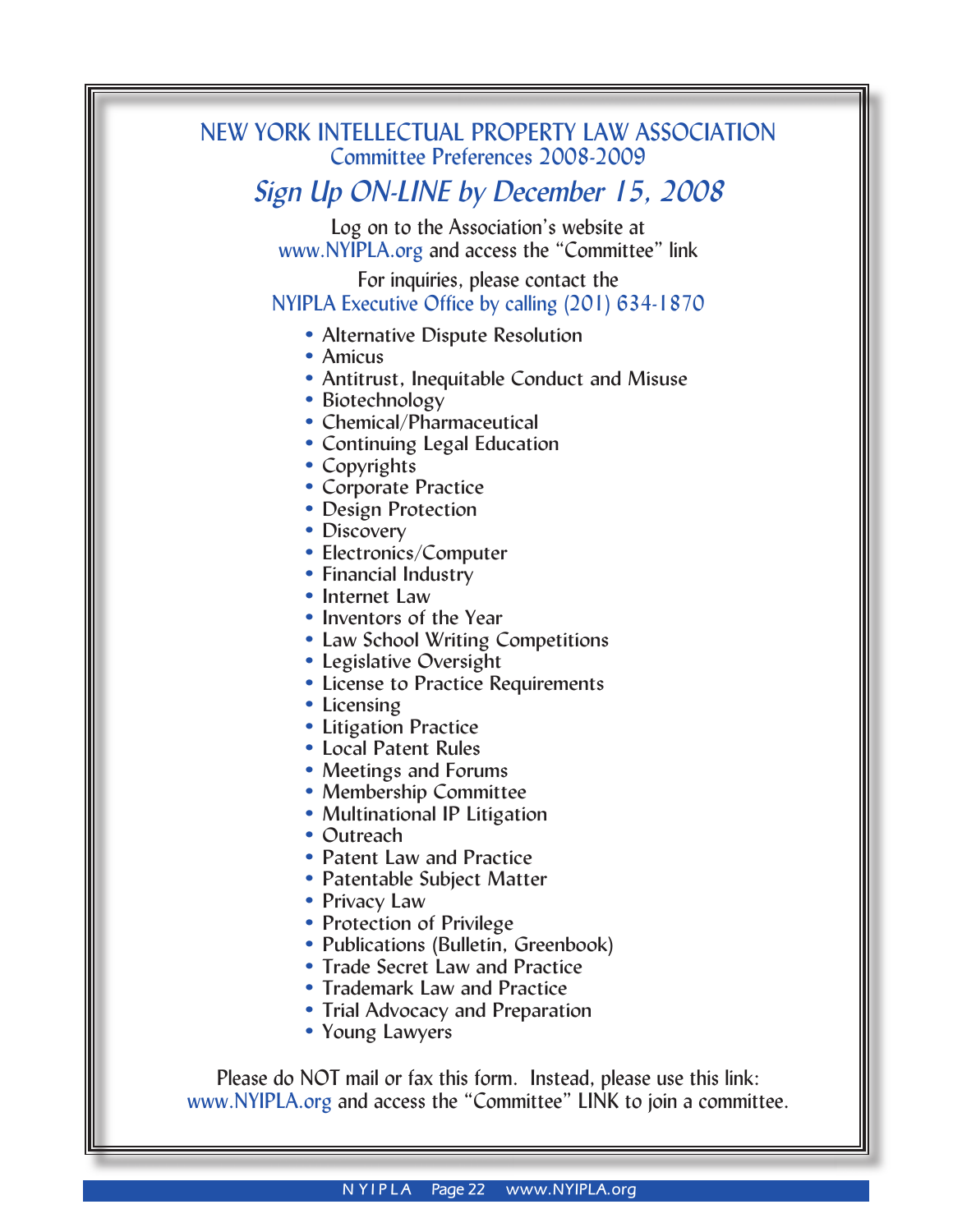#### **NYIPLA®**

## NEW MEMBERS

**Last Name First Name Firm Telephone E-Mail** Advance Salone (Infinite Salone Life (1913) (1913) (1913) (1923) (1923) (1923) (1923) (1923) (1923) (1923) (1923) (1923) (1923) (1923) (1923) (1923) (1923) (1923) (1923) (1923) (1923) (1923) (1923) (1923) (1923) (1923) (1